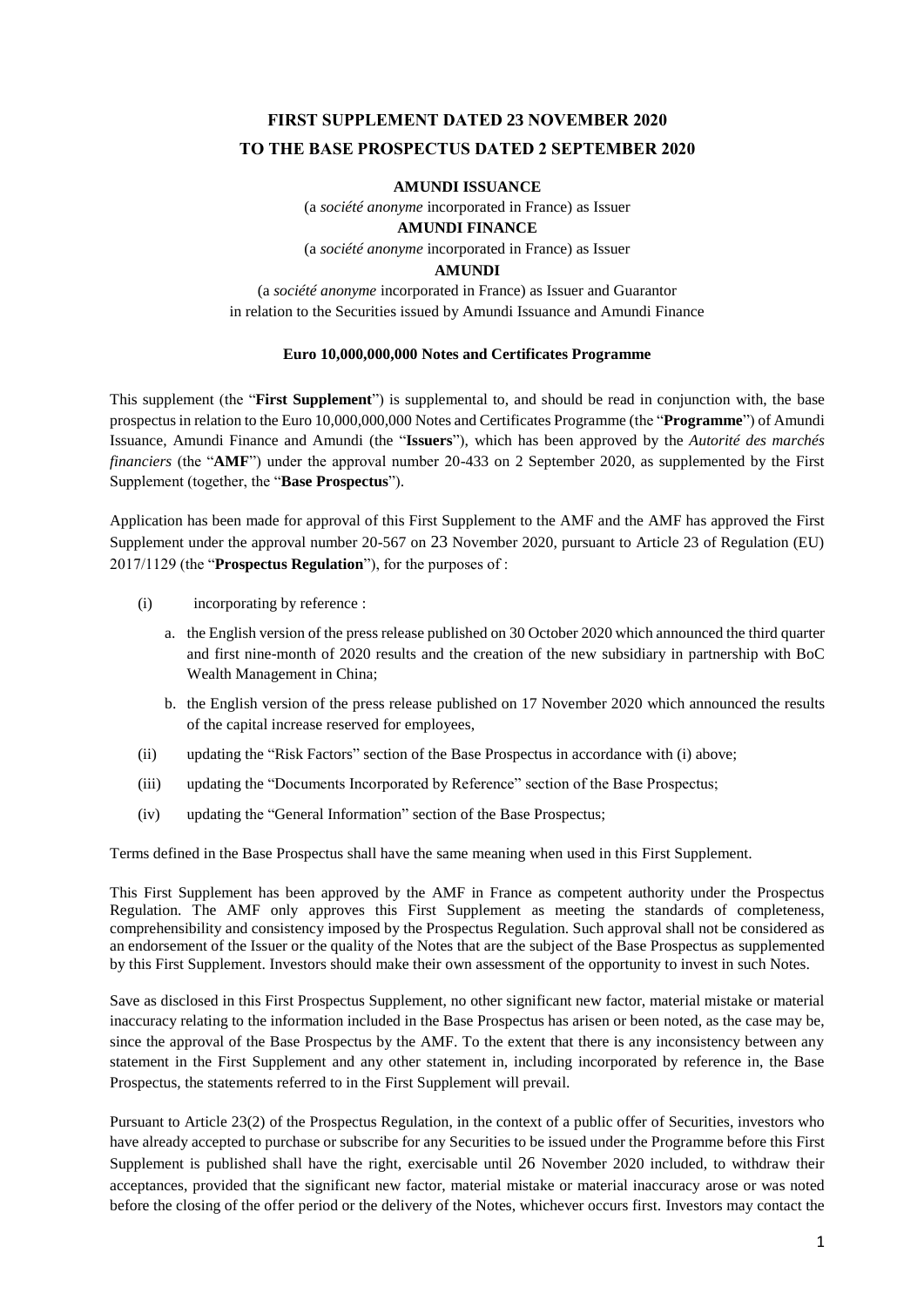authorised offeror(s) should they wish to exercise the right of withdrawal.

This First Supplement, the Base Prospectus and any documents incorporated by reference herein and therein will be published on the website of the Issuers (www.amundi-issuance.com, www.amundi-finance.com and www.amundi.com) and on the website of the AMF (www.amf-france.org).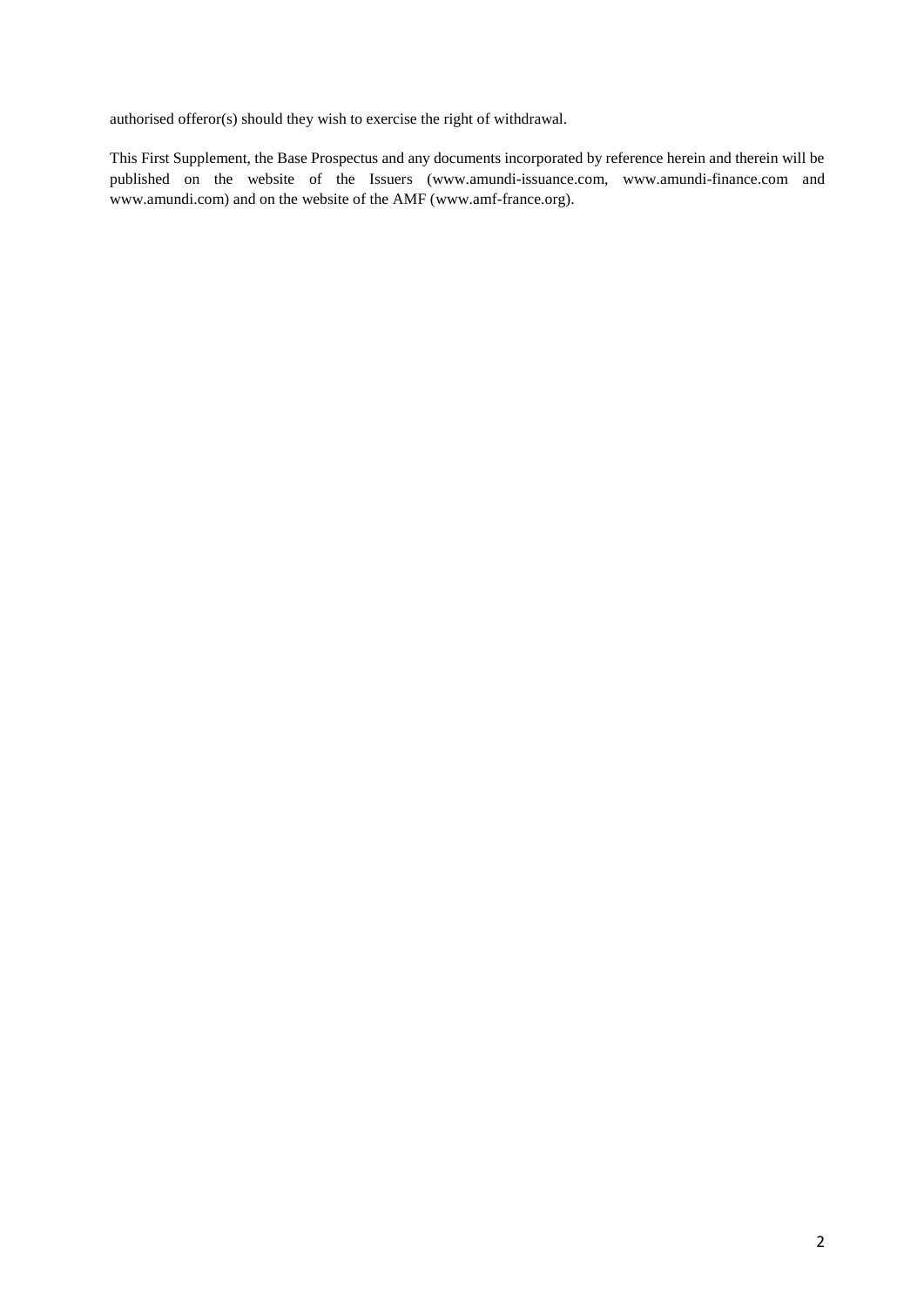# **Table of Contents**

| PERSON RESPONSIBLE FOR THE INFORMATION GIVEN IN THE FIRST SUPPLEMENT 24 |  |
|-------------------------------------------------------------------------|--|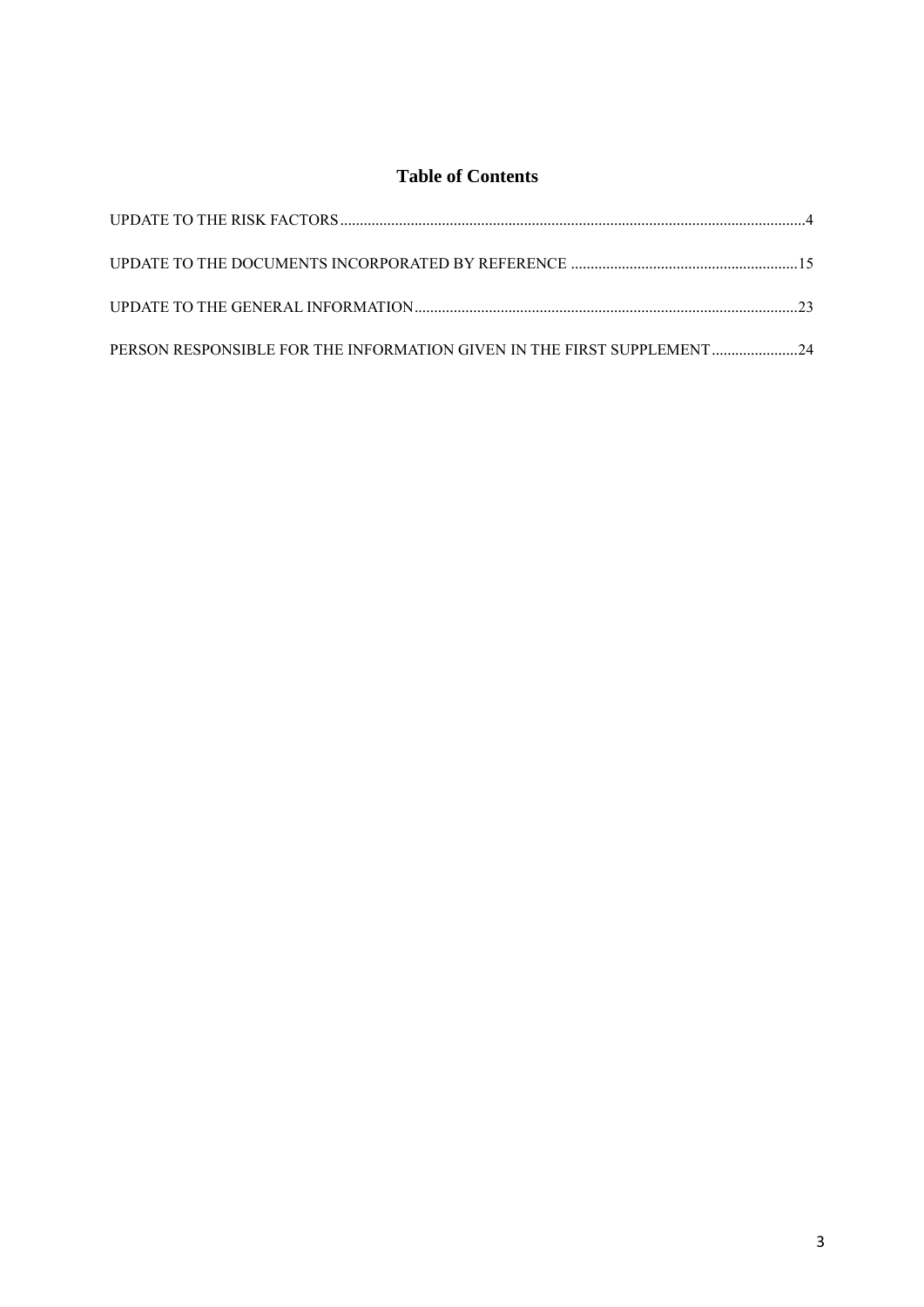#### **UPDATE TO THE RISK FACTORS**

The chapter 3 entitled "*Risk Factors Relating to Amundi*" in the section "*Risk Factors*" on page 17 of the Base Prospectus is deleted in its entirety and replaced with the following<sup>1</sup>:

#### **3. RISK FACTORS RELATING TO AMUNDI**

#### **3.1 RISK ASSOCIATED WITH THE ASSET MANAGEMENT ACTIVITY**

#### **3.1.1 OPERATIONAL RISKS**

Amundi's operational risk is primarily the risk of loss resulting from the inadequacy or failure of the processes, systems, or persons responsible for processing transactions, as well as external events, whether deliberate, accidental or natural 'floods, fires, earthquakes, terrorist attacks, etc.). Amundi's operational risks include legal risk and compliance risk in connection with Amundi's exposure to civil or criminal proceedings, non-compliance risk in connection with failure to comply with the regulatory and legal provisions that govern its activities, and reputational risk that may arise as a result of a failure to comply with its regulatory or legal obligations, or with ethical standards.

As of 30 June 2020, operational risk-weighted assets amounted to 4.9 billion euros for a total of riskweighted assets of 12.2 billion euros. As of 30 September 2020, operational risk-weighted assets amounted to 5.0 billion euros for a total of risk-weighted assets of 11.6 billion euros.

# **Non-compliance with investment rules, failure to align management with (implicit or explicit) promises made to clients or decrease in fund liquidity could result in clients compensation, a penalty applied by the regulator or Ad hoc support measures**

The risk associated with managing assets for a third party arises from a failure to align management practices with (implicit or explicit) promises made to clients. The vast majority of risks related to investments made on behalf of third parties are borne by the clients. As such, the main risk is the liquidity risk arising from the use of open-ended funds. However, failure to comply with the investment rules could result for Amundi in:

- having to implement support measures in the event of a lack of liquidity on certain asset classes to enable clients to withdraw their investment;
- having to compensate clients in the event of adverse market developments as a result of noncompliance with investment constraints;
- a penalty imposed by the regulator.

As of 30 June 2020, the risks related to non-compliance with investment rules, failure to align management with promises made to clients represented 38% of the operational risk-weighted assets. As of 30 September 2020, the risks related to non-compliance with investment rules, failure to align management with promises made to clients represented 35% of the operational risk-weighted assets.

# .**Incident resulting from the failure of an operational process or a human error could result in clients' compensation or a penalty applied by the regulator**

<sup>1</sup>Additions to, and deletions from, the language included in the Base Prospectus are shown in blue/underlined and blue/strikethrough, respectively.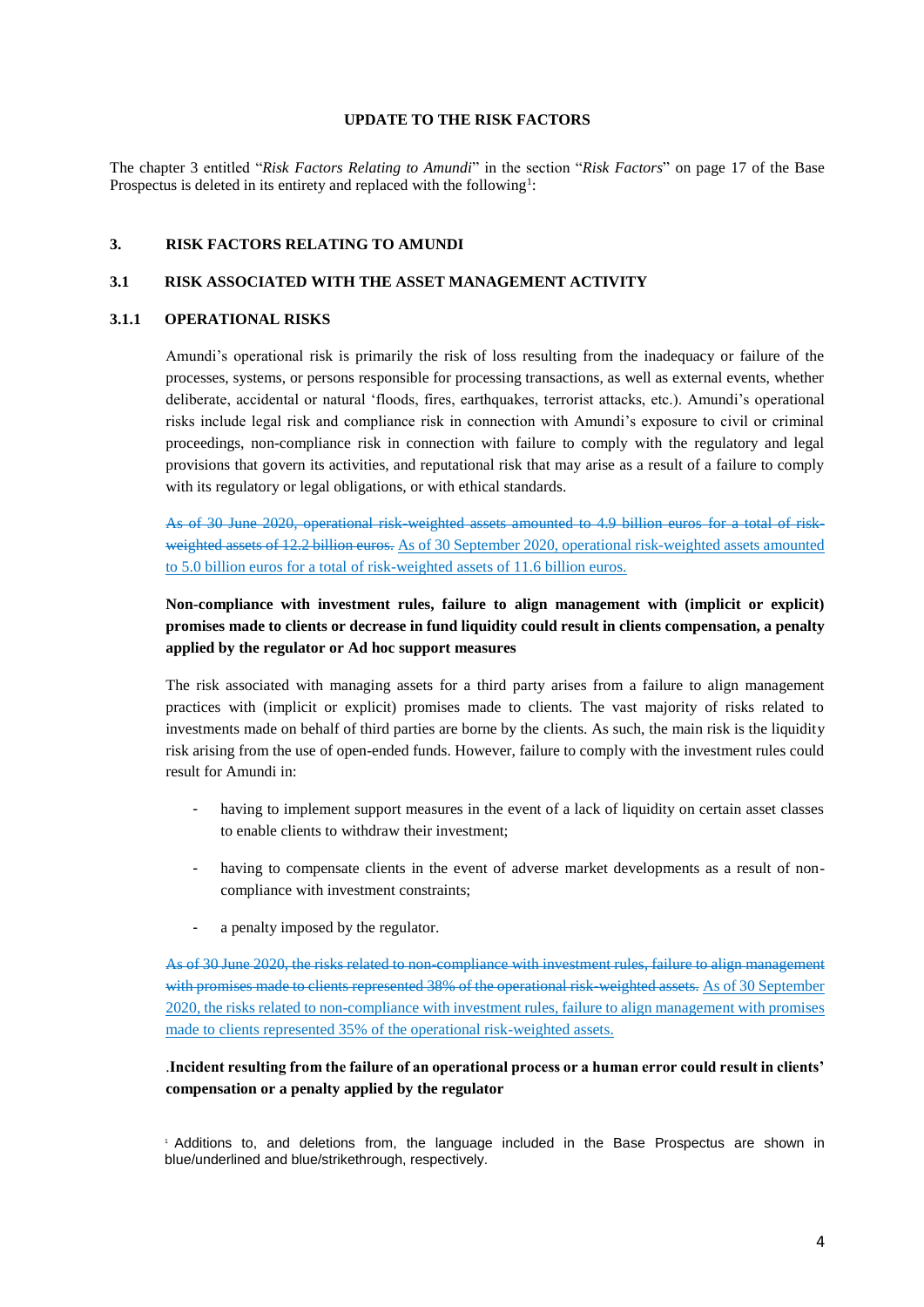Amundi's communication and information systems, as well as those of its clients, service providers and counterparties, may be subject to operational failure. It is also impossible to totally exclude the risk of someone making an unintentional error while they are performing a task. Operational failure or human error could result in having to compensate a client, penalties imposed by the regulator or damage to Amundi's reputation.

As of 30 June 2020, the risks related to the failure of an operational process or a human error represented 43% of the operational risk-weighted assets. As of 30 September 2020, the risks related to the failure of an operational process or a human error represented 42% of the operational risk-weighted assets.

# **Amundi is exposed to non-compliance, tax, regulatory and legal risks that could have a material adverse effect on its business, earnings and financial position.**

Amundi's primary business is asset management. Amundi is an international group operating in multiple jurisdictions mainly in Europe (with France representing €864 billion of Amundi's assets under management (AuM) as of 30 June 2020, Italy €167 billion and the rest of Europe €173 billion) and Asia (representing €292 billion of Amundi's AuM as of 30 June 2020). Amundi is an international group operating in multiple jurisdictions mainly in Europe (with France representing €894 billion of Amundi's assets under management (AuM) as of 30 September 2020, Italy €171 billion and the rest of Europe €201 billion) and Asia (representing €303 billion of Amundi's AuM as of 30 September 2020). Consequently, it is governed by a variety of regulatory and supervisory frameworks associated with these asset management activities in each of the countries or continent in which it operates. Amundi is also classified as a credit institution and is therefore also subject to monitoring by the banking supervisory authorities.Moreover, as a significant subsidiary of a banking group, the Crédit Agricole group, Amundi is subject to additional bank regulatory requirements.

All these regulations subject Amundi's business activities to a pervasive array of detailed operational requirements, compliance with which is costly, time-consuming and complex and may affect Amundi's growth.

Other specific regulatory reforms could also affect some of Amundi's clients, such as banking, insurance and pension fund clients, which could cause them to review their investment strategies or allocations to the detriment of Amundi and/or reduce the interest these clients have in Amundi's products. This could have a material adverse effect on Amundi's AuM, earnings and financial position.

Non-compliance by Amundi with applicable laws or regulations, or any changes in the interpretation or implementation of these, could, if applicable, result in fines, temporary or permanent prohibition from conducting certain activities, and related client losses, or other penalties which could have a material adverse effect on Amundi's reputation or business and thereby a material adverse effect on its earnings.

As an international group operating in multiple jurisdictions, Amundi has structured its commercial and financial activities to comply with the tax regulations that apply to it. Since it is not always possible to draw clear-cut and definitive interpretations of the tax legislation of the various countries in which the Amundi entities are located or operate, Amundi cannot guarantee that its tax affairs will not be subject to challenge by the relevant tax authorities. In general, any breach of the tax legislation of a particular country could result in tax adjustments and, if applicable, penalties, fines and interest on arrears. In addition, the tax legislation of the various countries in which the Amundi entities are located or operate is subject to change (particularly in the event of changes in the position of the tax authorities and/or the interpretation of the law by a judge). These various risk factors may result in an increase in Amundi's tax burden and have a material adverse effect on its business, its financial position and its earnings.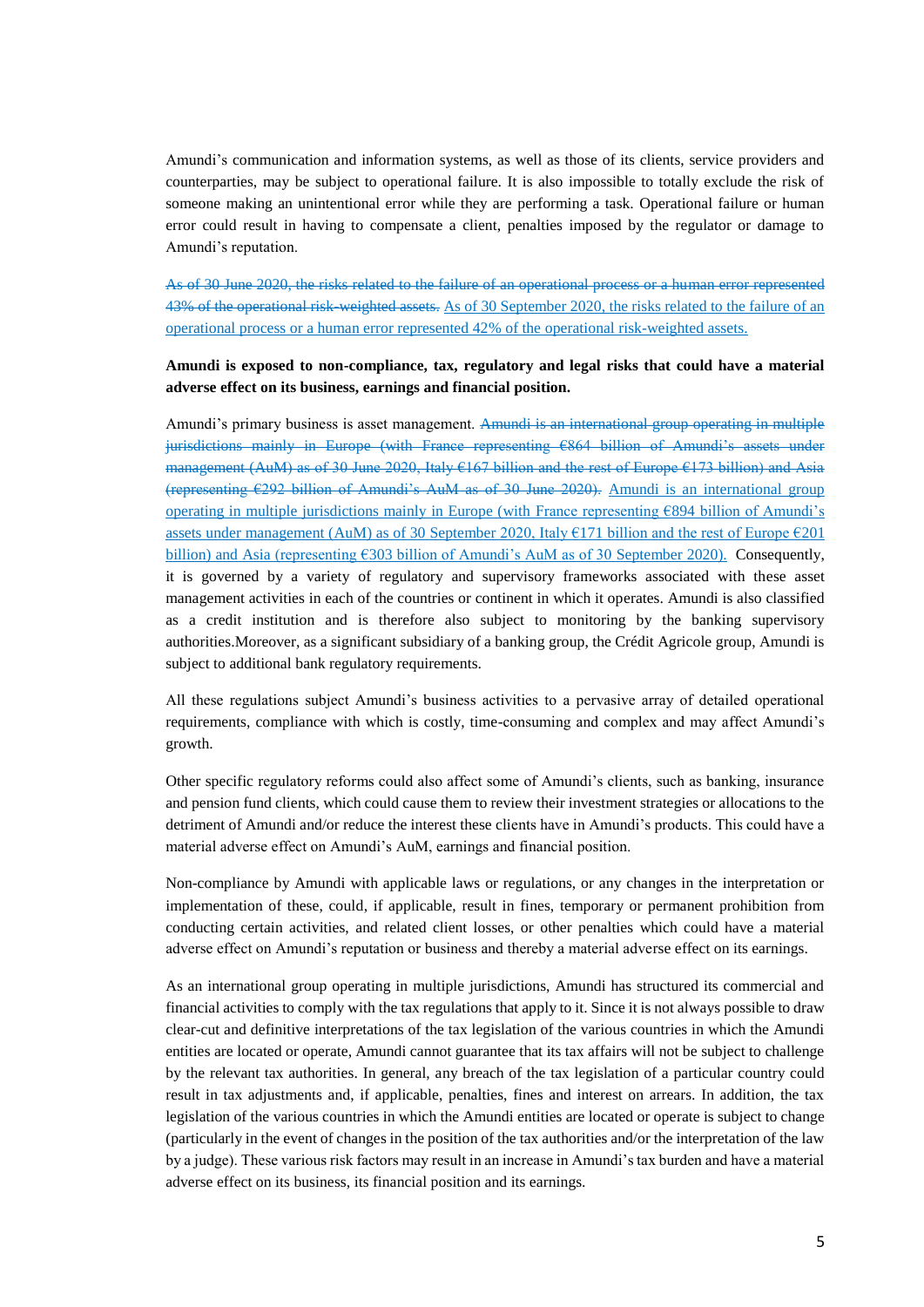# **A failure in Amundi's operational systems or infrastructure, including business continuity plans, could disrupt operations, and damage Amundi's reputation.**

Amundi's infrastructure, including its technological capacity, data centers, and office space, is vital to the competitiveness of its business. Moreover a significant portion of Amundi's critical business operations are concentrated in a limited number of geographic areas, including primarily Paris, as well as London, Tokyo, Hong Kong, Singapore and Durham (United-States). The failure to maintain infrastructure commensurate with the size and scope of Amundi's business, or the occurrence of a business outage or event outside Amundi's control in any location at which Amundi maintains a major presence, could materially impact operations, result in disruption to the business or impede its growth. Notwithstanding Amundi's efforts to ensure business continuity during a disruption, Amundi's ability to operate could be adversely impacted, which could cause its AuM, revenue and results of operations to decline, or could impact Amundi's ability to comply with regulatory obligations leading to reputational harm, regulatory fines and sanctions. In addition, a breakdown or failure of Amundi's information systems could affect its capacity to determine the net asset value of the funds it manages, expose it to claims from its clients and affect its reputation.

### **3.1.2 ACTIVITY RISKS**

(a) Business risk

#### **Changes in financial markets could significantly impact Amundi's AuM, net revenues and earnings.**

The large majority of Amundi's net revenues consists of fees calculated as a percentage of Amundi's AuM. The level of Amundi's AuM depends to a large extent on the value of assets held in the funds and portfolios managed by Amundi, particularly bonds, equities, currencies and real estate.

Fluctuations in financial markets, in particular changes in interest rates, issuer credit spreads, currencies and the value of equities, can cause the value of Amundi's AuM to change significantly. Adverse movements in financial markets can also reduce new investments and prompt investors to withdraw assets from funds and portfolios managed by Amundi, further impacting Amundi's AuM and revenues.

These effects are impossible to predict. However, the impact of a fall in financial markets on Amundi AuM and net revenues could be estimated though sensitivity factors as follows:

| Changes in the<br>equity markets       | $-/+$<br>10%     | $-/ \in$ 25/30 bn in<br>AuM | $\epsilon$ 80-85m in net<br>$-/+$<br>revenues |
|----------------------------------------|------------------|-----------------------------|-----------------------------------------------|
|                                        |                  |                             | excl.<br>(run<br>rate.<br>performance fees)   |
| in<br><b>Changes</b><br>interest rates | $-/+$ 100<br>pts | $+/ \in$ 30-35 bn in<br>AuM | $-635 - 40$ m<br>in net<br>$+/-$<br>revenues  |
|                                        |                  |                             | excl.<br>(run<br>rate.<br>performance fees)   |

Key sensitivities:

These sensitivities do not include an indirect effect on net inflows from market fluctuations.

# **Demand from Amundi's clients depends on factors that are beyond its control and have an overall impact on the asset management market.**

External factors such as the macro-economic, health or tax environment, could affect investors' willingness to constitute savings and/or invest in financial products and, consequently reduce the interest these investors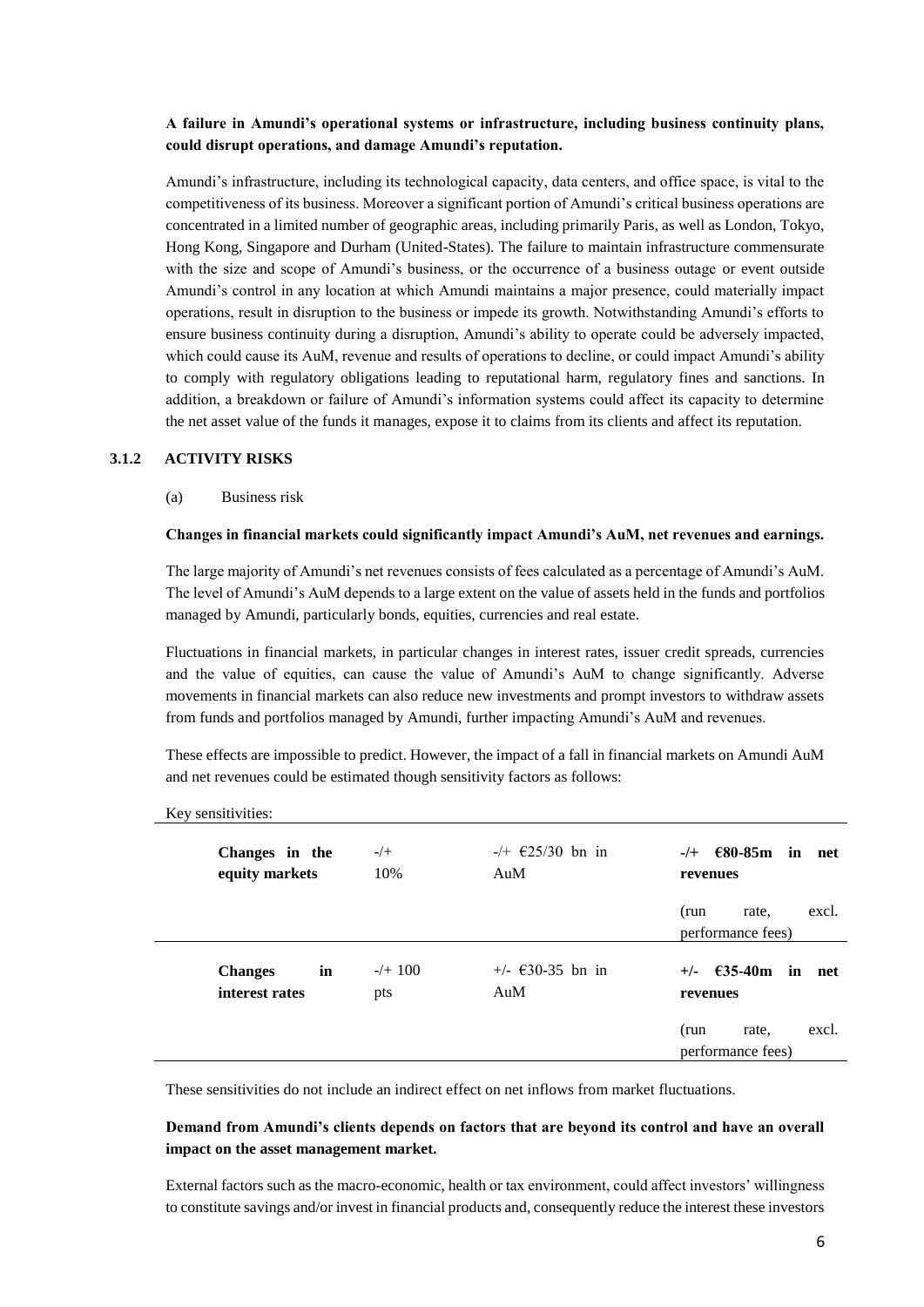may have in financial products overall or in Amundi's products. These changes, the scope and implications of which are highly unpredictable, could have a significant adverse effect on Amundi's AuM and net revenues.

#### **Amundi relies to a large extent on third entities to distribute its products.**

Amundi focuses on two client segments: retail and institutional. Retail includes the distribution of savings solutions for clients of partner networks in France and abroad and third party distributors.

In France, Amundi relies on the networks of banks affiliated with the Crédit Agricole group and the Société Générale group, with which it has distribution agreements guaranteeing it quasi-exclusivity in the marketing of funds to distribute a significant share of its products. The products distributed in France through the distribution agreements entered into by Amundi with these two groups represented €104 billion of Amundi's AuM as of 30 June 2020. The products distributed in France through the distribution agreements entered into by Amundi with these two groups represented €109 billion of Amundi's AuM as of 30 September 2020. The distribution agreements between Amundi and the principal banks and insurance companies in the Crédit Agricole group and the Société Générale group have a five-year term and were renewed in November 2015. Regarding the partnership between Amundi and Société Générale, the framework partnership agreement has been renewed for a five-year period beginning on 13 November 2020: However, if any such agreement is terminated or not renewed, Amundi's AuM and fee income could be significantly reduced, and its results of operations and financial condition would be materially and adversely affected.

Outside France, Amundi entered into a ten-year distribution agreement with the UniCredit networks in Italy, Germany, Austria and in Eastern Europe. Amundi also remains the preferred supplier for the Crédit Agricole and Société Générale networks in Italy (CA Italie), the Czech Republic (Komerčni Banka) and Poland (CA Polska). Amundi is also in partnership with BAWAG P.S.K. in Austria and Resona in Japan. The products distributed through the international partner distribution networks represented €118 billion of Amundi's AuM as of 30 June 2020. The products distributed through the international partner distribution networks represented €138 billion of Amundi's AuM as of 30 September 2020. On 30 June 2020, Amundi entered into a new long-term distribution partnership in Spain with Banco Sabadell and acquired Sabadell Asset Management.

In addition, Amundi has joint ventures operating in India (with State Bank of India, the largest bank in the country), in China, (with Agricultural Bank of China, one of the top three Chinese banks), in South Korea (with Nonghyup Bank, one of the five top banking groups in Korea) and in Morocco (with the Wafa banking group). The products distributed thanks to the joint ventures represented €238 billion of Amundi's AuM as of 30 June 2020. The products distributed thanks to the joint ventures represented  $\epsilon$ 249 billion of Amundi's AuM as of 30 September 2020. This distribution capacity is complemented by third-party distributors, private banks and wealth management advisers, for whom dedicated offers and specific commercial initiatives are deployed. The products distributed through the Third-party distributors represented  $E178$ billion of Amundi's AuM as of 30 June 2020. The products distributed through the Third-party distributors represented €180 billion of Amundi's AuM as of 30 September 2020. These agreements may be terminated or not renewed. In addition, the distribution of Amundi's products through third-party distributors is not on an exclusive basis. If a bank forming part of this distribution network were to replace Amundi's products with those of a competitor, or if it were to decide to reduce the resources dedicated to promoting and distributing Amundi's products, or if it were to charge higher fees for the distribution of Amundi's products, this could adversely impact Amundi's AuM, revenues and results of operations. In addition, factors affecting the competitive position or reputation of such distribution networks, as well as a potential failure of these entities, could have an adverse effect on Amundi's revenues, reputation and results of operations.

**Management fee rates are subject to competitive and market pressure.**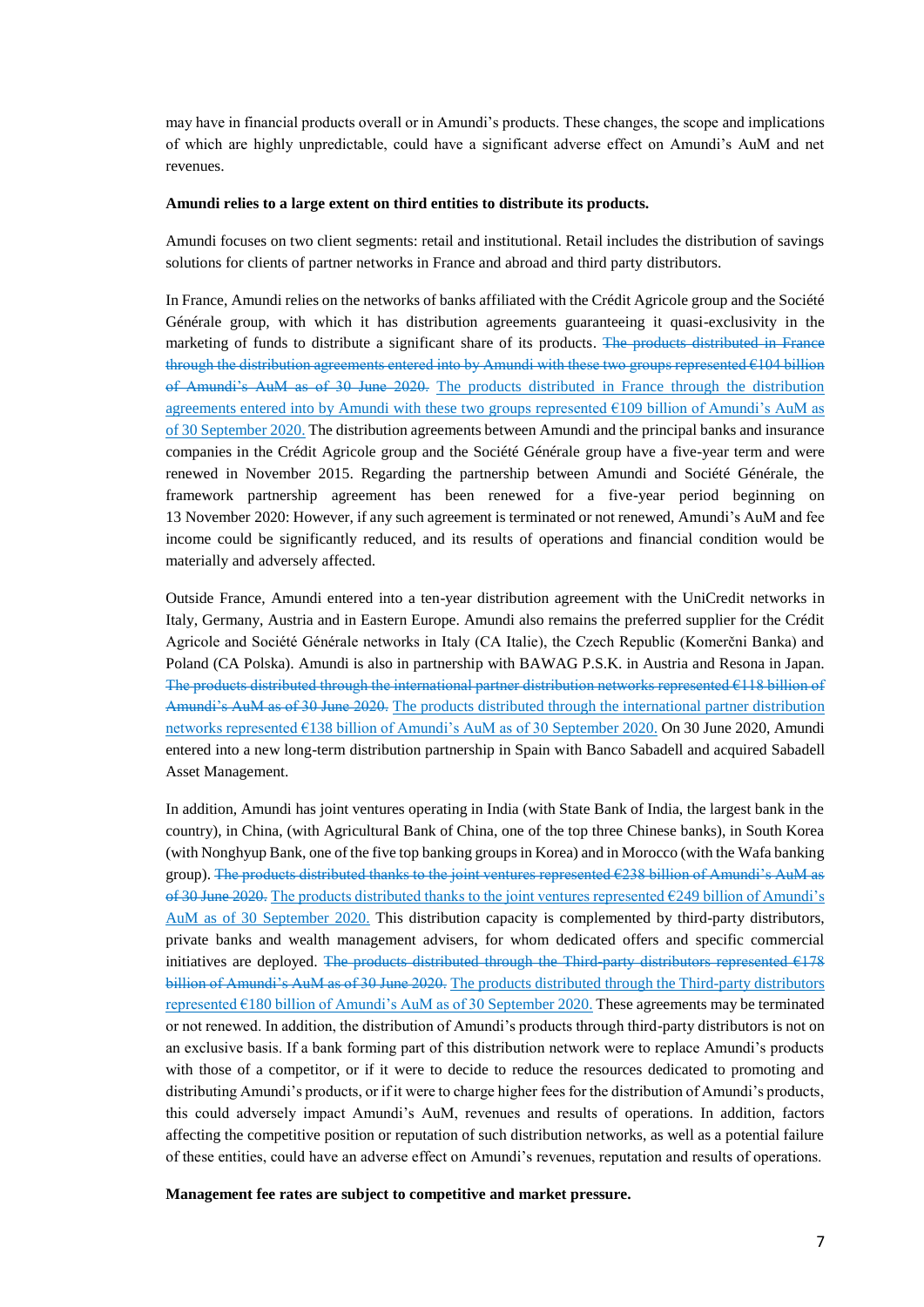Amundi's management fees are generally equal to a percentage of its AuM, which varies based on product type, geographic market as well as other factors. As of 30 June 2020, the net revenues from fees and other income from customer activities amounted to 1,285 million euros. As of 30 September 2020, the net revenues from fees and other income from customer activities amounted to 1,806 million euros.

Fees are subject to significant competitive pressure: fees charged on retail products are required to be disclosed under applicable regulations and fees charged to institutional investors are generally determined by competitive bidding. Fees in the asset management market have generally come under significant competitive pressure in recent years. A reduction in fee rates would directly and adversely impact Amundi's revenues and results of operations.

Amundi is subject to a significant competition: Amundi is the European largest asset manager by assets under management and ranks in the top 10 globally (Source IPE "Top 500 asset managers" published in June 2020 and based on assets under management as of end December 2019). The asset management industry is highly competitive and has only moderate barriers to entry. Amundi's main competitors are asset management companies, insurance companies and financial services companies, many of which offer investment products similar to those of Amundi. Competition in the industry is based on a number of factors including investment performance, the level of fees charged, the quality and diversity of services and products provided, name recognition and reputation, the effectiveness of distribution channels, and the ability to develop new investment strategies and products to meet the changing needs of investors. Retail investors have numerous investment choices, which are growing as online investment offers become increasingly available. Institutional investors typically select investment managers by competitive bidding. Increased competition, particularly when it leads to fee reductions on existing or new business, could cause Amundi's AuM, revenue and results of operations to decline. Moreover, within the framework of its structured EMTN issuance activity, Amundi must face the competition of the main French and international banking groups. In addition, both new domestic and international operators may enter the markets where Amundi operates and thus intensify the competition which could have a material adverse effect on Amundi's business, results of operations, financial condition and prospects. Finally, asset management products compete with other investment categories offered to investors (securities, vanilla and structured bonds, regulated and non-regulated bank deposits, real-estate investments, etc.).

Moreover, many competitors offer similar or comparable products to those offered by Amundi. The failure or negative performance of competitors' products could lead to a loss of confidence in similar Amundi products, irrespective of the performance of such products. Any loss of confidence in a product type could lead to withdrawals, redemptions and liquidity issues in such products, which may have an adverse impact on Amundi and cause Amundi's AuM, revenue and results of operations to decline.

# **The failure to recruit and retain employees could lead to the loss of clients and may cause AuM, revenue and results of operations to decline.**

Amundi's success is dependent on the talents and efforts of its highly skilled workforce and its ability to plan for the future long-term growth of the business by identifying and developing those employees who can ultimately transition into key roles within Amundi. The market for qualified portfolio managers, investment analysts, product specialists, sales forces and other professionals is competitive, and factors that affect Amundi's ability to attract and retain such employees include its reputation, the compensation and benefits it provides, and its commitment to effectively managing executive succession, including the development and training of qualified individuals. If Amundi is unable to or otherwise fails to do so, its ability to compete effectively and retain its existing clients may be impacted and may cause AuM, revenue and results of operations to decline.

**Harm to Amundi's reputation could result in a decrease in its assets under management, its revenue, and its earnings**.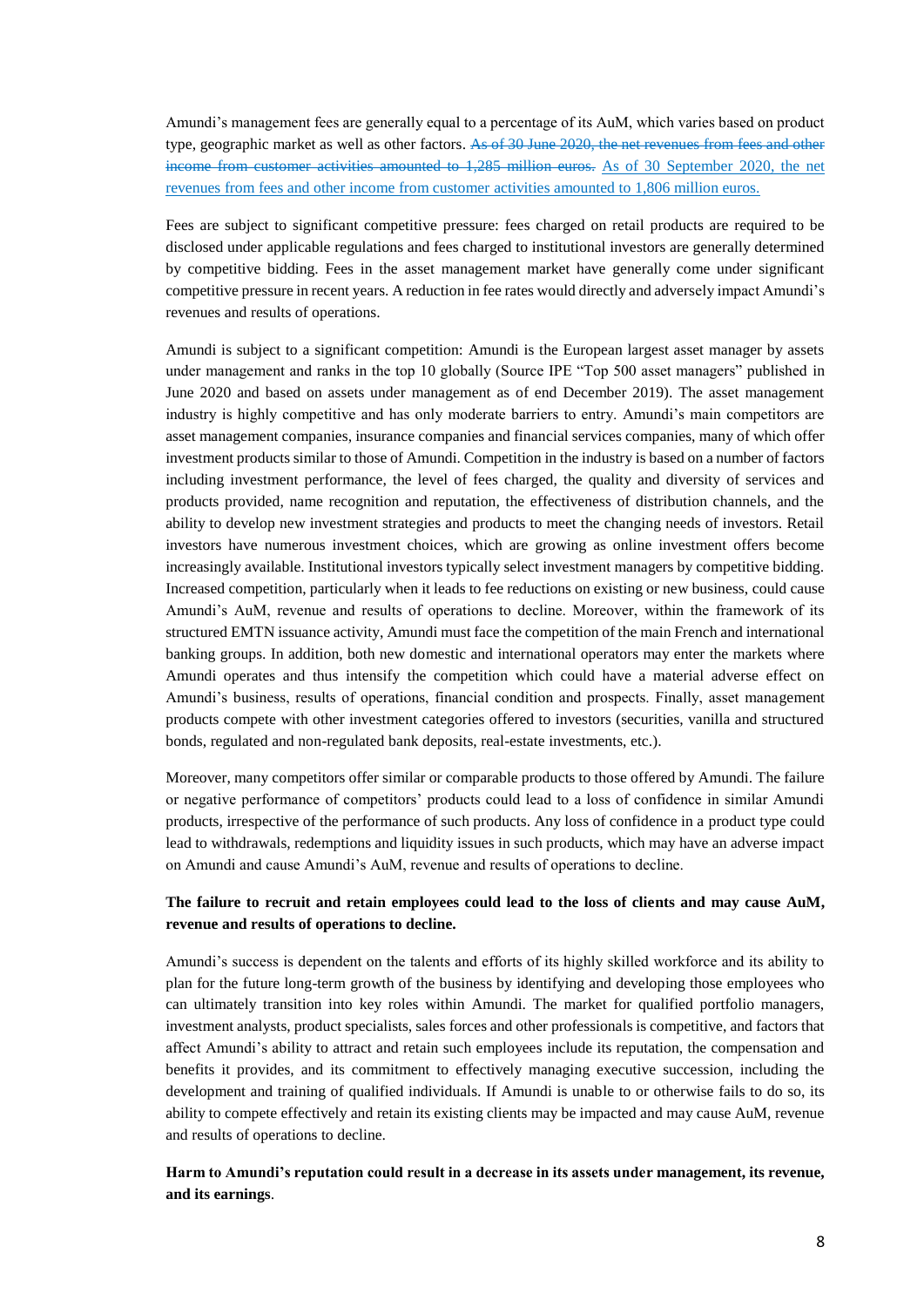The integrity of Amundi's brand and reputation is critical to its ability to attract and retain clients, business partners and employees. Amundi's reputation could be damaged by factors such as poor investment performance, litigation, regulatory action, misconduct or breach of applicable laws or regulations. The negative publicity associated with any of these factors could harm Amundi's reputation, generate exposure to regulatory sanctions, and adversely impact relationships with existing and potential clients, third-party distributors and other business partners. Damage to the "Amundi" brand would negatively impact Amundi's standing in the industry and result in loss of business in both the short and long terms.

# **The COVID-19 pandemic has negatively affected, and may continue to negatively affect, the business, operations and financial performance of Amundi.**

The COVID-19 pandemic is an intense crisis whose size and duration are difficult to predict<del>, although the</del> peak of the crisis seems to have passed in the main countries where Amundi operates.

Overall, the market environment remains lacklustre:

 After the major shock in March due to the COVID-19 epidemic, the Equity markets still look weak to us (-2.7% between 30/06 and 30/09/2020 for the CAC 40 and a flat Stoxx 600), against an uncertain macroeconomic and health backdrop.

Equity market averages in Q3 2020 (4,967 pts for the CAC 40) recovered but remain significantly lower compared to Q3 2019 (5,512 pts, i.e. down 10%).

 Furthermore, against a backdrop of lingering risk aversion by savers and investors, the European asset management industry has staged a partial recovery. Although inflows returned to positive territory beginning in Q2 2020, year-to-date cumulated inflows have been due almost exclusively to treasury products.

In the third quarter of 2020, Amundi posted solid operating performance both in terms of business activity and results. The high level of inflows (+€35bn) was driven by all client segments, and net income1 (€235m) increased +2.3% compared to Q3 2019. Thanks to its diversified business model and its operating efficiency, Amundi is therefore confirming its ability to combine growth and profitability, in spite of a market environment, which remains fragile due to the COVID-19 crisis.

However, this crisis could continue to have an impact on Amundi's revenues and business. Uncertainty as to the duration and extend of the course of the pandemic as well as the pace of emergence from lockdowns and loosening of restrictions on mobility and other restrictions makes the overall impact on the economies of the markets on which Amundi operates as well as the world economy difficult to predict.

Accordingly, as of today, the consequences of the COVID-19 pandemic on revenues, earnings and financial situation of Amundi are impossible to estimate, even if the results of 9 months 2020 showed Amundi's resilience. The main impact comes from the economic consequences of the pandemic and the sensitivity of the assets managed by Amundi to the level of financial market (equity, rates, etc.), with the resultant effect on their valuation and on net asset management revenues. Please refer to the key sensitivities table in "Business risk" above.

After a major shock in March due to the Covid-19 epidemic, the Equity markets recovered partially in the second quarter 2020 thanks to measures taken by the central banks at the end of March.

Nevertheless, Q2 2020 Equity markets averaged significantly below Q1 2020 and Q2 2019 (by about - 15%), and even below O1 2018, when the three-year Amundi plan was announced (by about -13%).

Meanwhile, the exceptional circumstances of the pandemic resulted in increased risk aversion from savers and investors. Accordingly, the European asset management sector posted outflows of -€69 billion at the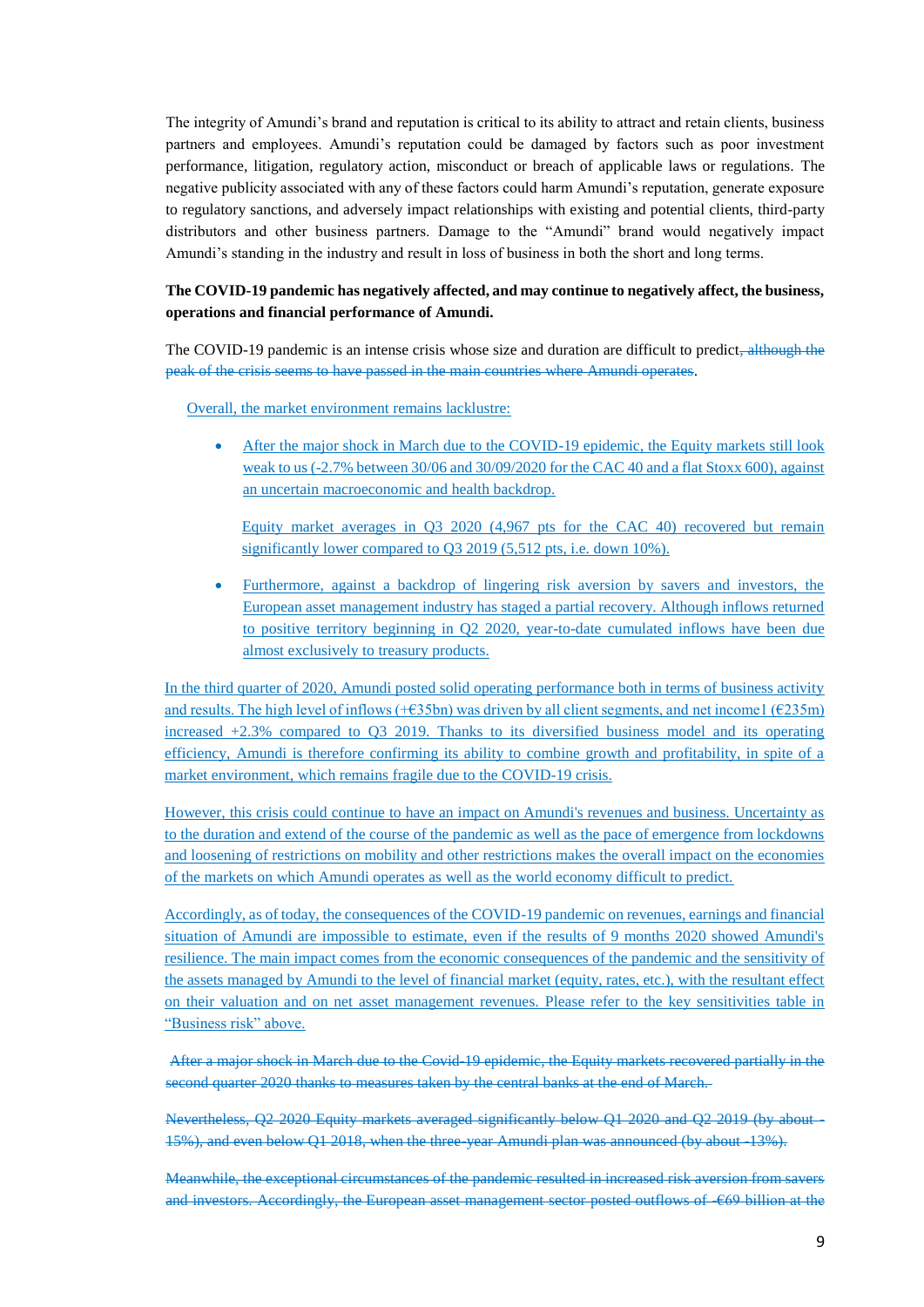end of May 2020, among which  $\epsilon$ 161billion in Medium-Long-Term assets (Source: Broadridge. European open-ended & cross-border funds excluding mandates and dedicated funds).

Faced with this crisis of unprecedented extent, Amundi remained 100% operational in all its functions, including portfolio management, risks, middle-office and sales. Staff remote working followed by a gradual return to a normal state of operations have been set up while keeping constantly strict sanitary rules aimed at protecting the health of all staff.

Amundi's first-half 2020 results have shown its resilience: limited net outflows (-€4 billion, i.e. -0.25% of end 2019 AuM) and total revenues at  $61,236$  million (-7.2% vs H1 2019 in particular due to the strong negative market effect on financial income). The impact of the market downturn on revenues was countered by the reduction in operating expenses (-4.7% vs H1 2019), which kept the cost/income ratio low (52.5%) and profitability high.

However, this crisis could continue to have an impact on Amundi's revenues and business. Uncertainty as to the duration and extend of the course of the pandemic as well as the pace of emergence from lockdowns and loosening of restrictions on mobility and other restrictions makes the overall impact on the economies of the markets on which Amundi operates as well as the world economy difficult to predict.

Accordingly, as of today, the consequences of the COVID-19 pandemic on revenues, earnings and financial situation of Amundi are impossible to estimate, even if the results of H1 2020 showed Amundi's resilience. The main impact comes from the economic consequences of the pandemic and the sensitivity of the assets managed by Amundi to the level of financial market (equity, rates, etc.), with the resultant effect on their valuation and on net asset management revenues. Please refer to the key sensitivities table in "Business risk" above.

### (b) Extra-financial risk

# **Amundi is subject to extra-financial risks if it fails to meet the expectations of its various stakeholders regarding corporate social responsibility**.

Amundi takes measures to meet the expectations of its various stakeholders regarding corporate social responsibility. Extra-financial risk is addressed in policies pertaining to the operation of Amundi (Purchasing policies, Human Resources policies) that are implemented by the relevant business units.

Extra-financial risks in portfolios managed on behalf of third parties are controlled by investment limits established based on internal ratings determined by a dedicated team of analysts who analyse ESG criteria. The various parameters selected to create this rating and the investment limits applicable to portfolios as an aggregate and/or to individual portfolios depending on the financial management processes, are subject to specific governance involving the risk monitoring teams. Once the rules are defined, compliance with ESG limits is monitored in real time, in the same manner as investment ratios.

The failure to comply with investors' expectations in terms of corporate social responsibility could lead to the loss of clients and affect Amundi's brand and reputation.

#### **3.2 FINANCIAL RISK**

# **3.2.1 CREDIT RISK**

As of 30 June, 2020, credit risk-weighted assets amounted to 5 billion euros for a total of risk-weighted assets of 12.2 billion euros. As of 30 September 2020, credit risk-weighted assets amounted to 4.5 billion euros for a total of risk-weighted assets of 11.6 billion euros.

**Amundi is exposed to default risk on its investment portfolio as well as through guarantees given on funds.**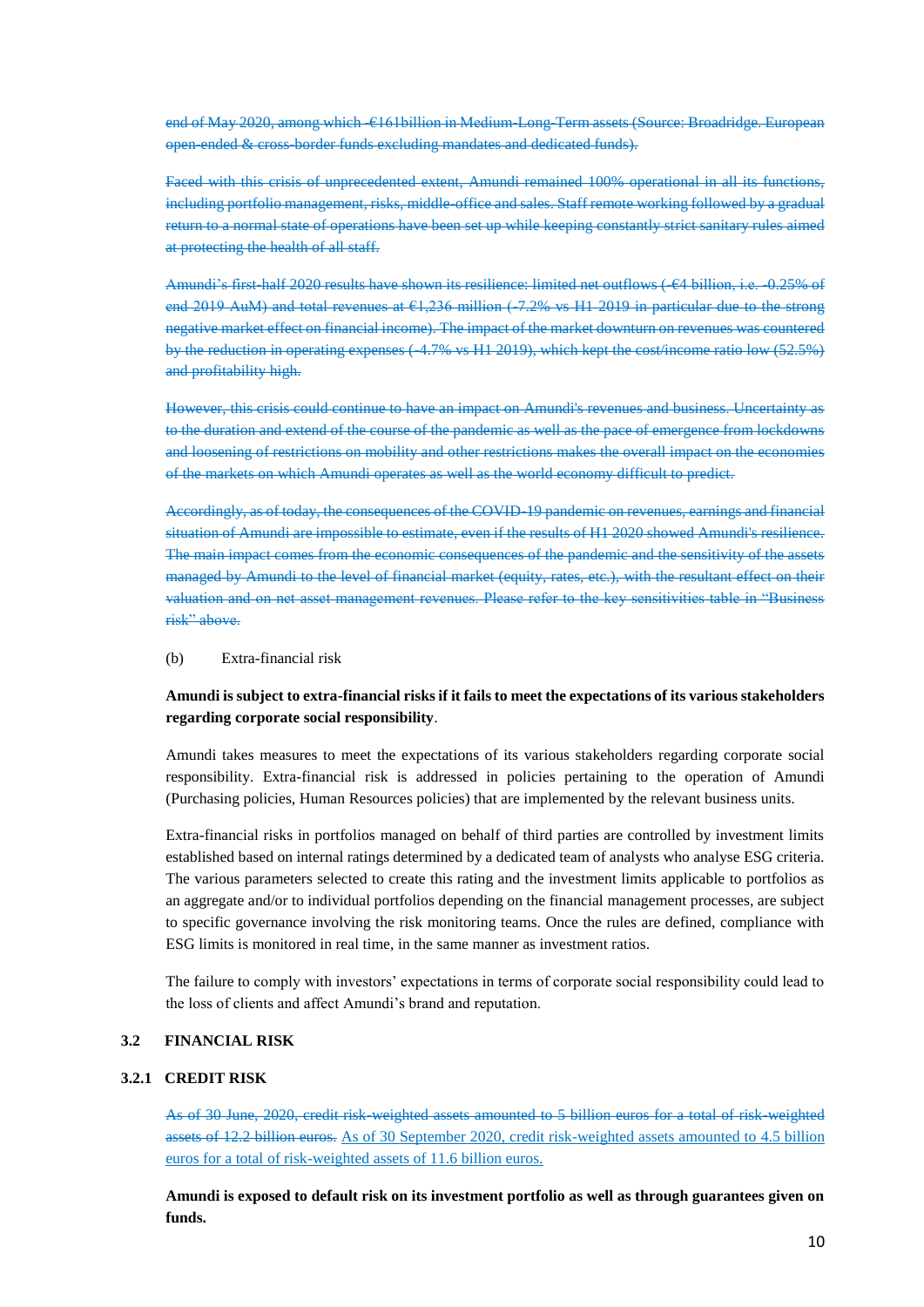In structured products, Amundi is the European leader\* in the guaranteed funds segment, thanks to a product offer that ensures full or partial protection of capital or revenue.

Amundi offers a range of funds benefiting from guarantees granted by Amundi (structured funds, Constant Proportion Portfolio Insurance (CPPI) funds, Italian pension funds and other guaranteed funds). As of 30 June 2020, the total amount guaranteed was €18,222 million. As of 30 September 2020, the total amount guaranteed was  $\epsilon$ 17,636 million. An Amundi entity provides the guarantees to these funds and is thus exposed to potential loss if the guarantees are called.

These products mainly expose Amundi to credit and counterparty risks. In particular, should the obligors on any of the assets held by the funds guaranteed by Amundi default or enter into insolvency or similar proceedings, Amundi would incur substantial costs to replace such assets and to meet its obligations as a guarantor. Such guaranteed funds can also enter into repurchase agreements, reverse repurchase agreements, and various derivatives with large banking counterparties. Such transactions expose the funds directly, and consequently, the guarantor, to counterparty risk. Should any counterparty default or enter into insolvency or similar proceedings, Amundi could incur a substantial cost to replace the transactions and meet its obligations as a guarantor. If Amundi were unable to replace the relevant transactions, the funds would be exposed to significant market risk on the unhedged assets, which could potentially result in material losses to Amundi as guarantor.

Investors in the guaranteed funds have the right to have their shares redeemed by the funds on short notice. In stressed market conditions, under which the value and/or the liquidity of assets held by guaranteed funds might be significantly impacted, the funds might suffer a loss selling their assets to meet a large volume of redemption requests. In such event, Amundi as a guarantor could suffer significant financial losses.

For certain guaranteed funds (in particular CPPI funds), Amundi manages market risk by purchasing and selling assets for the account of the relevant funds with a view to matching or covering the guaranteed performance. Amundi's management is based on modeling methodologies developed on the basis of a number of assumptions, which may prove to be inaccurate. If Amundi's assumptions and methodologies are not sufficiently prudent, or if market conditions are different from those on which the development of the relevant methodologies are based, Amundi could suffer significant losses on its guarantees.

#### *\* Broadridge, December 2019, open-ended funds domiciled in Europe*

#### **Amundi is exposed to counterparty risk related to the use of derivatives.**

To ensure that clients receive the promised returns in structured vehicles (structured funds or structured EMTNs), derivative agreements are entered into with external bank counterparties selected through a tender process. As of 30 June 2020, the total nominal amount of transactions concluded between Amundi Finance and its market counterparties was €40.5 billion. As of 30 September 2020, the total nominal amount of transactions concluded between Amundi Finance and its market counterparties was €42.7 billion. Once the funds and the EMTNs have been sold, the transactions are hedged so as to only create limited market risk. However, they do result in liquidity and counterparty risk.

The notional amount of the performance swaps on funds and EMTNs being marketed as of 30 June 2020 was  $\epsilon$ 547 million. The notional amount of the performance swaps on funds and EMTNs being marketed as of 30 September 2020 was €615 million. Performance swaps are written with market counterparties in a notional amount equal to the projected level of sales. The fund is committed only to the actual level of sales. Amundi bears the risk of a variance between the projected level of sales and the actual level. These are short-term liabilities (average marketing time is three months). A provision appraised by experts is recognised on the reporting date should there be a variance in current transactions between the projected level of sales and the actual level. No provision had been made as of 30 June 2020. No provision had been made as of 30 September 2020.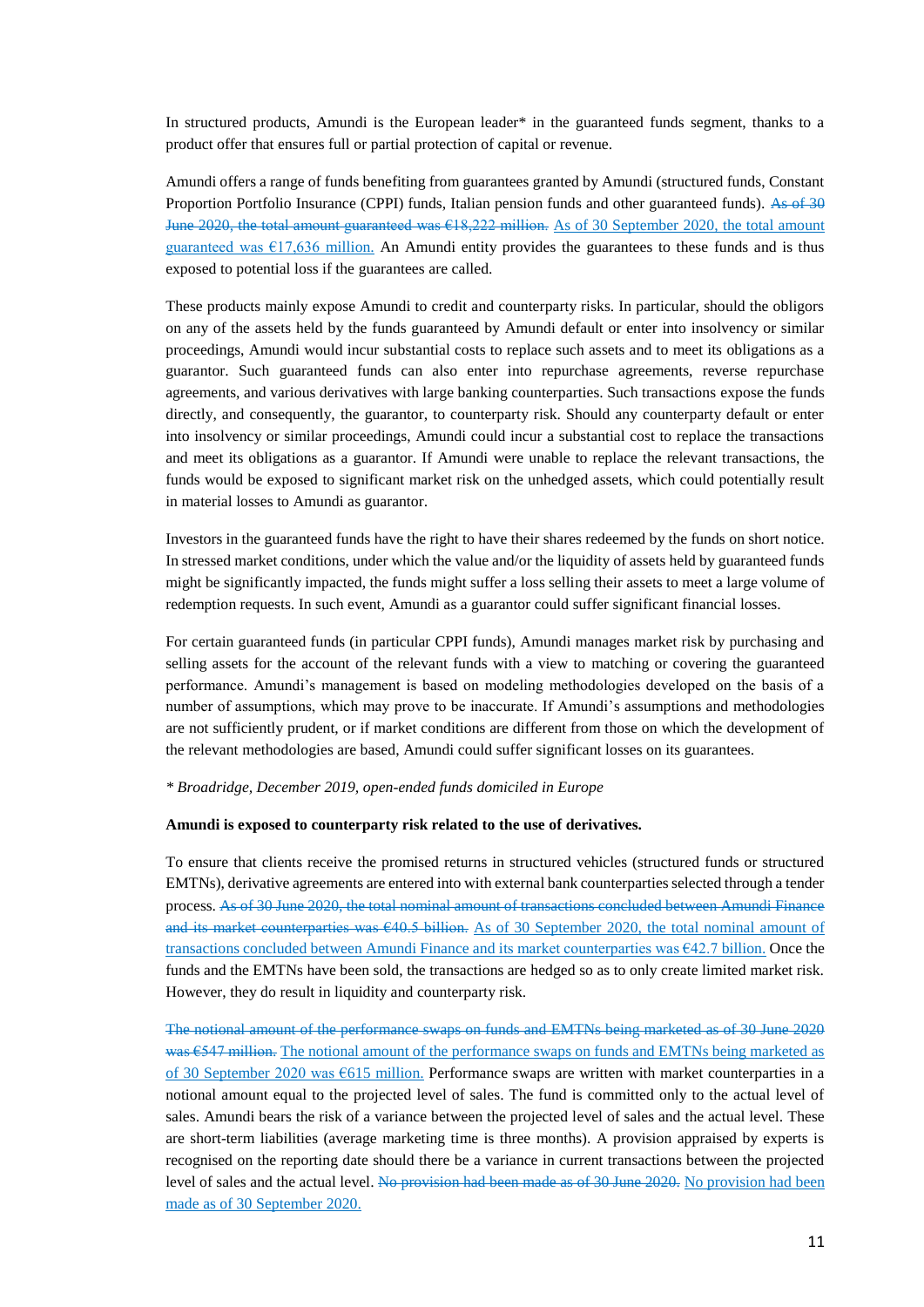To reduce the funds' counterparty risk associated with these transactions – to which Amundi is exposed as guarantor – Amundi deals with the counterparties on its own account. These are all large financial institutions. These transactions are centralised by Amundi Finance, an Amundi subsidiary that specialises in guarantee activity. Counterparties used for derivatives brokerage are pre-authorised by the Credit Committee which sets the limits of separate exposures.

Although the transactions are executed under master agreements with exchange of collateral to reduce Amundi's counterparty risk, Amundi may incur significant losses due to the failure of major counterparties. If one or more financial institutions were to default or to enter into insolvency or similar proceedings, Amundi would have to unwind such transactions and look for other counterparties in order to enter into new transactions. In addition, Amundi's credit risk may be exacerbated when the collateral held by Amundi cannot be disposed of or is liquidated at prices not sufficient to recover the full amount of the derivative exposure due to it.

#### **Amundi is exposed to equity investment risk.**

When it makes strategic equity investments in the share capital of a company, Amundi's degree of control may be limited and any disagreement with other shareholders or with the management of the entity concerned could have an adverse impact on Amundi's ability to influence the policies of that entity. Amundi is exposed to the risk that the value of the capital securities it holds could fall.

The interests and share in equity-accounted entities amounted to  $\epsilon$ 285 million as of 30 June 2020.

#### **Amundi is exposed to concentration risk with respect to securities acquired by guaranteed funds**

As of 30 June 2020, the break-down of exposures is as follows by rating, geographical area and sector (in proportion to the nominal amount of securities directly acquired by guaranteed funds, *i.e.* €4.7 billion as of 30 June 2020):

- Rating : AAA: 2%, AA+: 13%, AA: 3 %, AA-: 6%, A+: 9%, A: 12%, A-: 10%, BBB+: 19%, BBB: 6%; BBB-: 20%, NR : 1%;
- Geographical area : France : 19%, Belgium : 4%, Spain : 14%, Italy, 21%, United Kingdom: 2%, Netherlands : 2%, Germany : 4%, United States : 19%, Other : 15%;
- Sector: Financial institutions: 23%, Sovereigns and agencies: 60%, Corporates: 17%.

As of 30 September 2020, the breakdown of exposures is as follows by rating, geographical area and sector (in proportion to the nominal amount of securities directly acquired by guaranteed funds, *i.e.*  $\epsilon$ 4.6 billion as of 30 September 2020):

- Rating : AAA: 2%, AA+: 12%, AA: 3 %, AA-: 5%, A+: 10%, A: 11%, A-: 9%, BBB+: 20%, BBB: 7%; BBB-: 20%, NR : 1%;
- Geographical area : France : 19%, Belgium : 4%, Spain : 14%, Italy, 22%, United Kingdom: 3%, Netherlands : 2%, Germany : 5%, United States : 18%, Other : 14%;
- Sector: Financial institutions: 24%, Sovereigns and agencies: 57%, Corporates: 20%.

Analysis of exposures shows a high concentration in the financial sector, mainly to top-tier banks, particularly large French credit institutions.

Should the financial situation of a sector or a country to which Amundi shows a high concentration deteriorates, Amundi would be at risk to see the obligors of the securities of such sector or country held by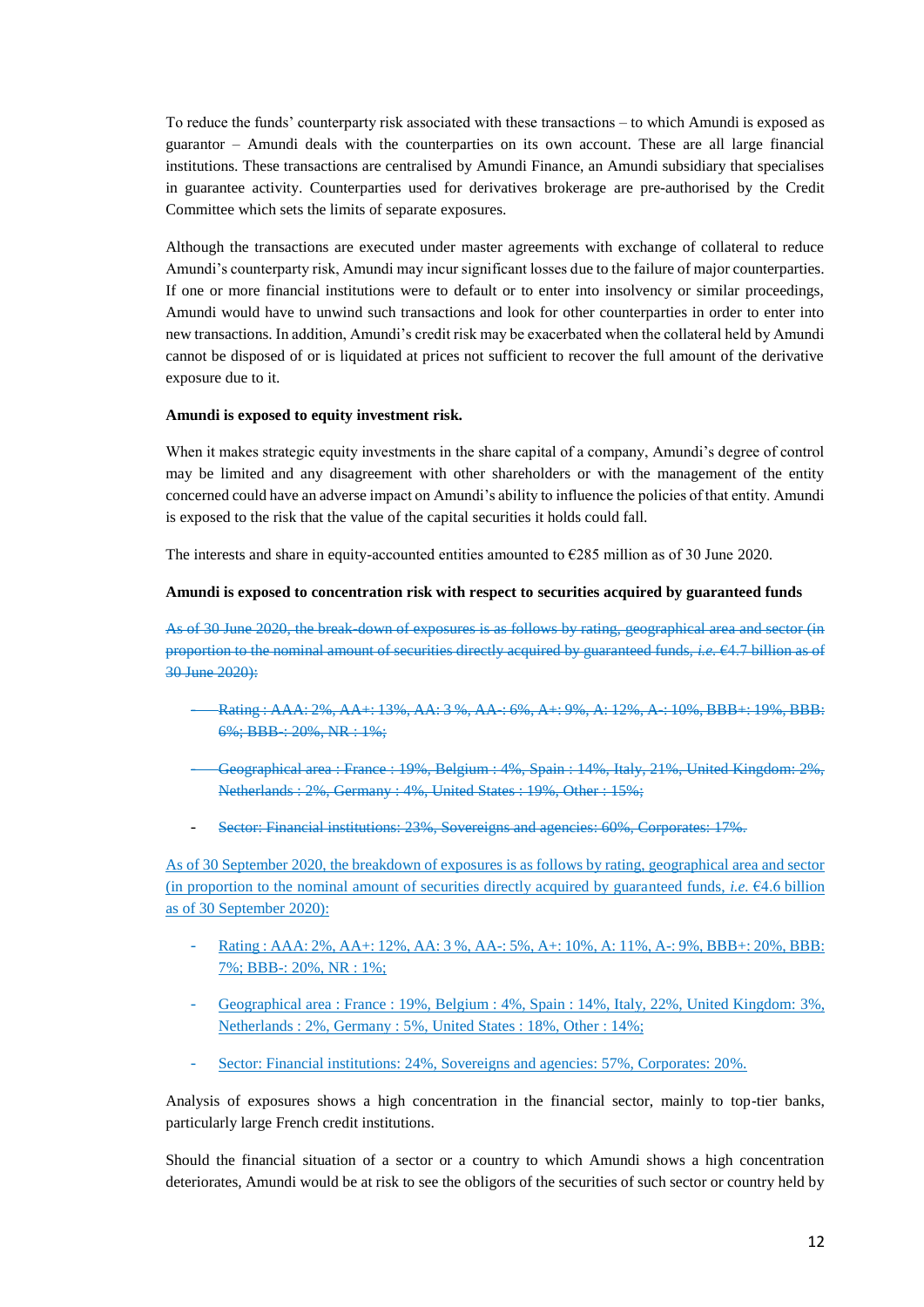the guaranteed funds default or enter into insolvency or similar proceedings at the same time. Amundi would incur substantial costs to replace such assets and to meet its obligations as a guarantor.

#### **3.2.2 MARKET RISK**

As of 30 June 2020, market risk-weighted assets amounted to 824 million euros for a total of risk-weighted assets of 12.2 billion euros. As of 30 September 2020, market risk-weighted assets amounted to 802 million euros for a total of risk-weighted assets of 11.6 billion euros.

#### **Changes in the value of assets held by Amundi could affect its results and its equity.**

Amundi regularly invests in newly created funds in order to provide them with a critical mass of investments necessary to attract investors. Such investments (the "Amundi's own investments") amounted to €361 million as of 30 June 2020. Such investments (the "Amundi's own investments") amounted to €309 million as of 30 September 2020. Fluctuations in financial markets, in particular changes in interest rates, issuer credit spreads, currencies and the value of equities, can cause the value of Amundi's own investments to change significantly and affect Amundi's net revenues and/or shareholders' equity.

Market risk is measured by Value at Risk (VaR), a statistical measure used to estimate the financial risk level of an investment portfolio. VaR represents the potential loss over a given holding period at a given confidence level. Amundi's VaR is a historical VaR. Amundi measures VaR at a 99% confidence level and a 20-day holding period, based on a historical observation period of one year. It amounted to  $\epsilon$ 14 million as of 30 June 2020 and reached a maximum of €49 million during the course of 2019 (compared to €19 million in 2018). It amounted to €45 million as of 30 September 2020 and reached a maximum of €49 million during the course of 2019 (compared to €19 million in 2018).

#### **Amundi is exposed to fluctuations in foreign exchange rates.**

Amundi's primary exposure to foreign exchange risk is structural, related to its investments in foreign subsidiaries and joint ventures. Amundi's policy is not to systematically hedge against all such exposure. Operational foreign exchange positions are subject to a global limit. This limit requires foreign-currency revenues to be regularly converted into euros. It also requires any foreign-currency investment made in connection with the investment portfolio to be hedged. Even if Amundi's operational foreign exchange positions are not material, currency fluctuations affecting the euro value could affect Amundi's results of operations and financial condition.

In 2020, it was decided to hedge the most significant exposures (in USD, JPY and GBP) with a view to optimising hedging costs in relation to impact in terms of immunising the CET1 ratio from risk. These hedges amounted to  $E172$  million as of 30 June 2020.

#### **Amundi is subject to real estate risks related to its structured notes activity.**

Since the end of 2013, Amundi has developed a business in issuing structured notes with principal and/or interest payments based on a formula mainly linked to the performance of equities but also for some of them to real estate funds. As of 30 June 2020, the nominal amount of structured notes issues was  $68,836$ million, including €1,551 million linked to real estate (nominal amounts). As of 30 September 2020, the nominal amount of structured notes issues was €9,297 million, including €1,393 million linked to real estate (nominal amounts).

Amundi invests part of the proceeds of such notes in shares of real estate funds managed by one of its entities. For such notes, Amundi is exposed to real estate risk, as Amundi is typically obliged to pay the principal of the notes at maturity, regardless of the performance of the underlying real estate funds.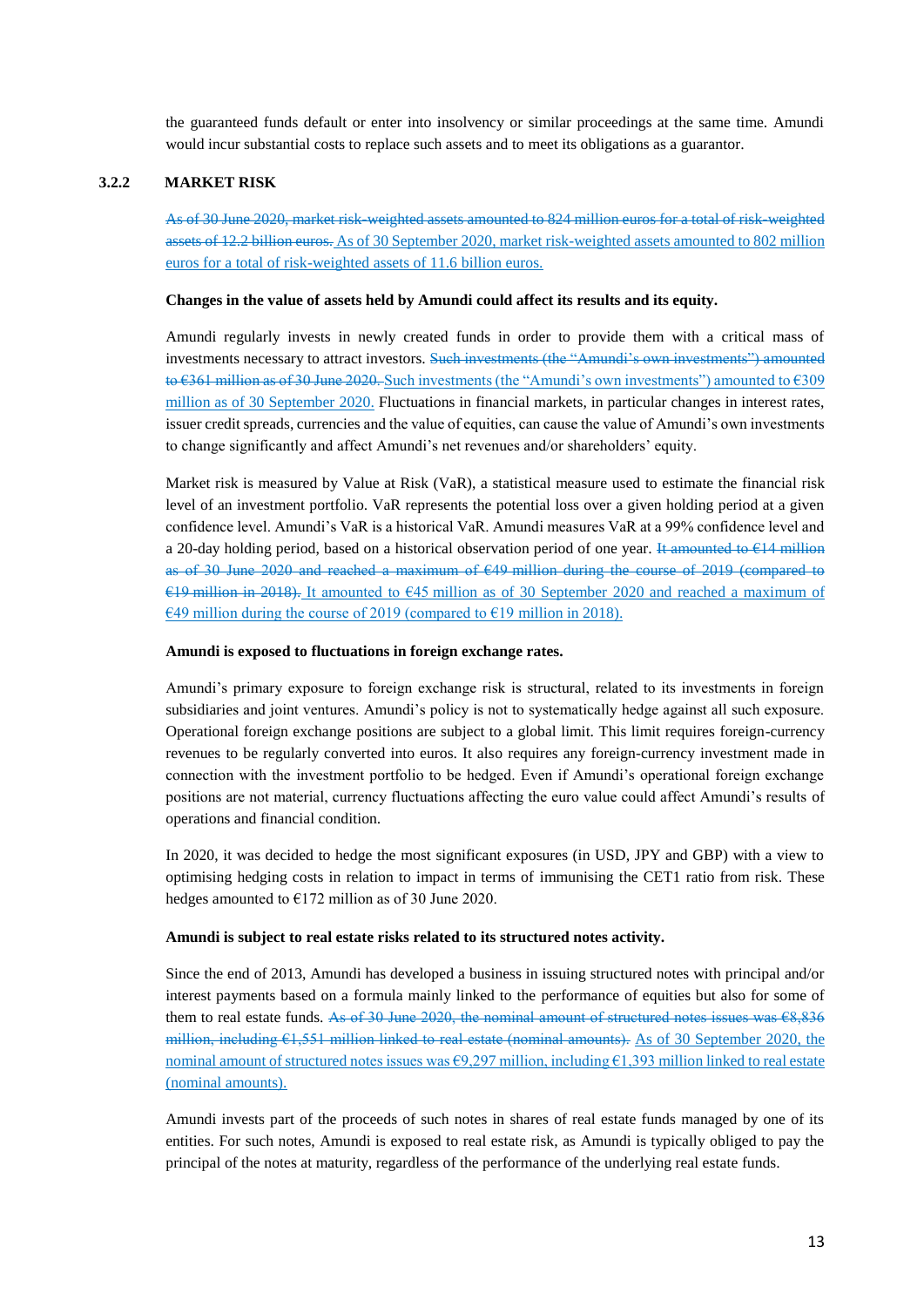To a lesser extent, Amundi could be exposed to liquidity risk because it may not be able to sell the underlying shares/fund units quickly enough to generate the liquidity required to redemption requests, particularly in times of market disruption.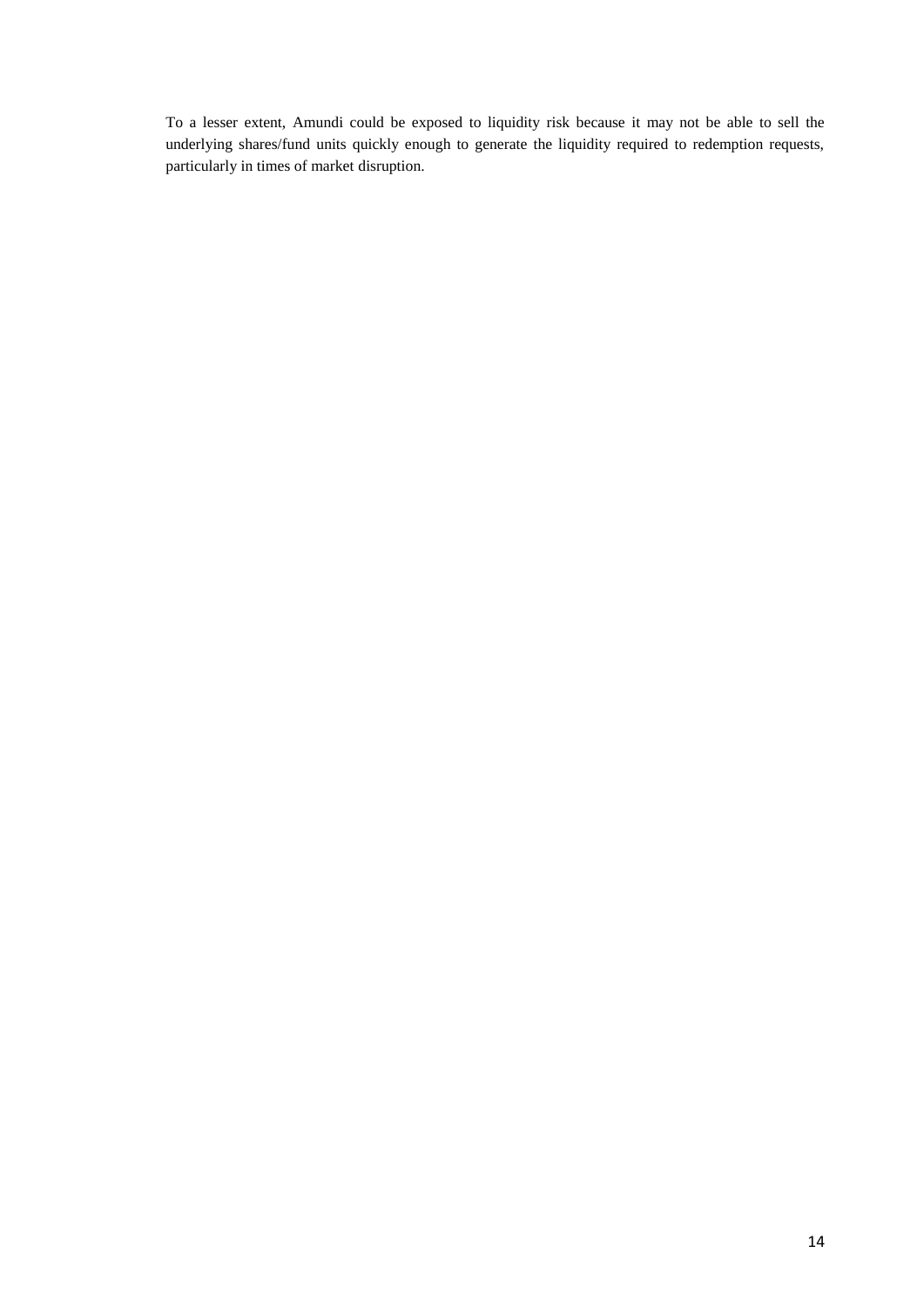### **UPDATE TO THE DOCUMENTS INCORPORATED BY REFERENCE**

<span id="page-14-0"></span>1. The chapter "*Documents incorporated by reference*" included on pages 49 to 51 of the Base Prospectus is amended and restated as follows:

"This Base Prospectus should be read and construed in conjunction with the sections listed below included in the following documents which have been previously published or are published simultaneously with this Base Prospectus and that have been filed with the AMF, and shall be incorporated in, and form part of, this Base Prospectus:

- a. The terms and conditions of the Securities contained in the base prospectus of Amundi Issuance dated 18 May 2015 (as approved by the *Autorité des marchés financiers*) (the **2015 Conditions**) (hyperlink: [https://www.amundi](https://www.amundi-issuance.com/issuance_en/document/edito/MjZjNjk3YWJiZDVmYmMxMjRhZGI0NGZjNzY2NGQ2ZTc)[issuance.com/issuance\\_en/document/edito/MjZjNjk3YWJiZDVmYmMxMjRhZGI0NGZjNzY2NGQ2ZT](https://www.amundi-issuance.com/issuance_en/document/edito/MjZjNjk3YWJiZDVmYmMxMjRhZGI0NGZjNzY2NGQ2ZTc)  $c)$ ;
- b. The terms and conditions of the Securities contained in the base prospectus of Amundi Issuance, Amundi Finance and Amundi dated 19 July 2016 (as approved by the *Autorité des marchés financiers*) (the **2016 Conditions**) (hyperlink: [https://about.amundi.com/index.php/layout/set/popin/ezjscore/call/ezjscamundibuzz::sfForwardFront::par](https://about.amundi.com/index.php/layout/set/popin/ezjscore/call/ezjscamundibuzz::sfForwardFront::paramsList=service=ProxyGedApi&routeId=_dl_N2UwNmRhZjAyMDkzNzcwOTlkNmRiNTQ5ZTEwMjY0MjQ)

[amsList=service=ProxyGedApi&routeId=\\_dl\\_N2UwNmRhZjAyMDkzNzcwOTlkNmRiNTQ5ZTEwMj](https://about.amundi.com/index.php/layout/set/popin/ezjscore/call/ezjscamundibuzz::sfForwardFront::paramsList=service=ProxyGedApi&routeId=_dl_N2UwNmRhZjAyMDkzNzcwOTlkNmRiNTQ5ZTEwMjY0MjQ) [Y0MjQ\)](https://about.amundi.com/index.php/layout/set/popin/ezjscore/call/ezjscamundibuzz::sfForwardFront::paramsList=service=ProxyGedApi&routeId=_dl_N2UwNmRhZjAyMDkzNzcwOTlkNmRiNTQ5ZTEwMjY0MjQ);

c. The terms and conditions of the Securities contained in the base prospectus of Amundi Issuance, Amundi Finance and Amundi dated 13 July 2017 (as approved by the *Autorité des marchés financiers*) (the **2017 Conditions**) (hyperlink:

[https://about.amundi.com/index.php/layout/set/popin/ezjscore/call/ezjscamundibuzz::sfForwardFront::par](https://about.amundi.com/index.php/layout/set/popin/ezjscore/call/ezjscamundibuzz::sfForwardFront::paramsList=service=ProxyGedApi&routeId=_dl_ZTNkZTM5ZTM5MWViMzQ0ZTljZWRmYWRkYzczN2UzYjE) [amsList=service=ProxyGedApi&routeId=\\_dl\\_ZTNkZTM5ZTM5MWViMzQ0ZTljZWRmYWRkYzczN](https://about.amundi.com/index.php/layout/set/popin/ezjscore/call/ezjscamundibuzz::sfForwardFront::paramsList=service=ProxyGedApi&routeId=_dl_ZTNkZTM5ZTM5MWViMzQ0ZTljZWRmYWRkYzczN2UzYjE) [2UzYjE\)](https://about.amundi.com/index.php/layout/set/popin/ezjscore/call/ezjscamundibuzz::sfForwardFront::paramsList=service=ProxyGedApi&routeId=_dl_ZTNkZTM5ZTM5MWViMzQ0ZTljZWRmYWRkYzczN2UzYjE);

- d. The terms and conditions of the Securities contained in the base prospectus of Amundi Issuance, Amundi Finance and Amundi dated 11 July 2018 (as approved by the *Autorité des marchés financiers*) (the **2018 Conditions**) (hyperlink: [https://about.amundi.com/index.php/layout/set/popin/ezjscore/call/ezjscamundibuzz::sfForwardFront::par](https://about.amundi.com/index.php/layout/set/popin/ezjscore/call/ezjscamundibuzz::sfForwardFront::paramsList=service=ProxyGedApi&routeId=_dl_ZjcwMDhlODgyMjA0OGZhNjcxNjg0NTZhYTQ1NzdkMzA) [amsList=service=ProxyGedApi&routeId=\\_dl\\_ZjcwMDhlODgyMjA0OGZhNjcxNjg0NTZhYTQ1NzdkM](https://about.amundi.com/index.php/layout/set/popin/ezjscore/call/ezjscamundibuzz::sfForwardFront::paramsList=service=ProxyGedApi&routeId=_dl_ZjcwMDhlODgyMjA0OGZhNjcxNjg0NTZhYTQ1NzdkMzA) [zA\)](https://about.amundi.com/index.php/layout/set/popin/ezjscore/call/ezjscamundibuzz::sfForwardFront::paramsList=service=ProxyGedApi&routeId=_dl_ZjcwMDhlODgyMjA0OGZhNjcxNjg0NTZhYTQ1NzdkMzA);
- e. The terms and conditions of the Securities contained in the base prospectus of Amundi Issuance, Amundi Finance and Amundi dated 10 July 2019 (as approved by the *Autorité des marchés financiers*) (the **2019 Conditions**) (hyperlink: [https://about.amundi.com/index.php/layout/set/popin/ezjscore/call/ezjscamundibuzz::sfForwardFront::par](https://about.amundi.com/index.php/layout/set/popin/ezjscore/call/ezjscamundibuzz::sfForwardFront::paramsList=service=ProxyGedApi&routeId=_dl_ZTlmNzkwODI0NmYyZmU0NDYzNTBlZTQ5YTA0MDA1Y2I) [amsList=service=ProxyGedApi&routeId=\\_dl\\_ZTlmNzkwODI0NmYyZmU0NDYzNTBlZTQ5YTA0MD](https://about.amundi.com/index.php/layout/set/popin/ezjscore/call/ezjscamundibuzz::sfForwardFront::paramsList=service=ProxyGedApi&routeId=_dl_ZTlmNzkwODI0NmYyZmU0NDYzNTBlZTQ5YTA0MDA1Y2I)

[A1Y2I\)](https://about.amundi.com/index.php/layout/set/popin/ezjscore/call/ezjscamundibuzz::sfForwardFront::paramsList=service=ProxyGedApi&routeId=_dl_ZTlmNzkwODI0NmYyZmU0NDYzNTBlZTQ5YTA0MDA1Y2I);

- f. The English version of the audited financial statements of Amundi Issuance as at, and for the year ended 31 December 2018 including the statutory auditors' report (the **Amundi Issuance 2018 FS**) (hyperlink: [https://www.amundi](https://www.amundi-issuance.com/issuance_en/document/edito/NzZhMjk4NTI4MTg2ZmJjZjcxMGNiYTY0NGRiYjZlODI)[issuance.com/issuance\\_en/document/edito/NzZhMjk4NTI4MTg2ZmJjZjcxMGNiYTY0NGRiYjZlODI\)](https://www.amundi-issuance.com/issuance_en/document/edito/NzZhMjk4NTI4MTg2ZmJjZjcxMGNiYTY0NGRiYjZlODI);
- g. The English version of the audited financial statements of Amundi Issuance as at, and for the year ended 31 December 2019 including the statutory auditors' report (the **Amundi Issuance 2019 FS**) (hyperlink: [https://www.amundi-](https://www.amundi-issuance.com/issuance_en/document/edito/ZWNiMmY5NzkxOTE3ZDI2YmQxNDFmMjFjMDFhMzFkNDQ)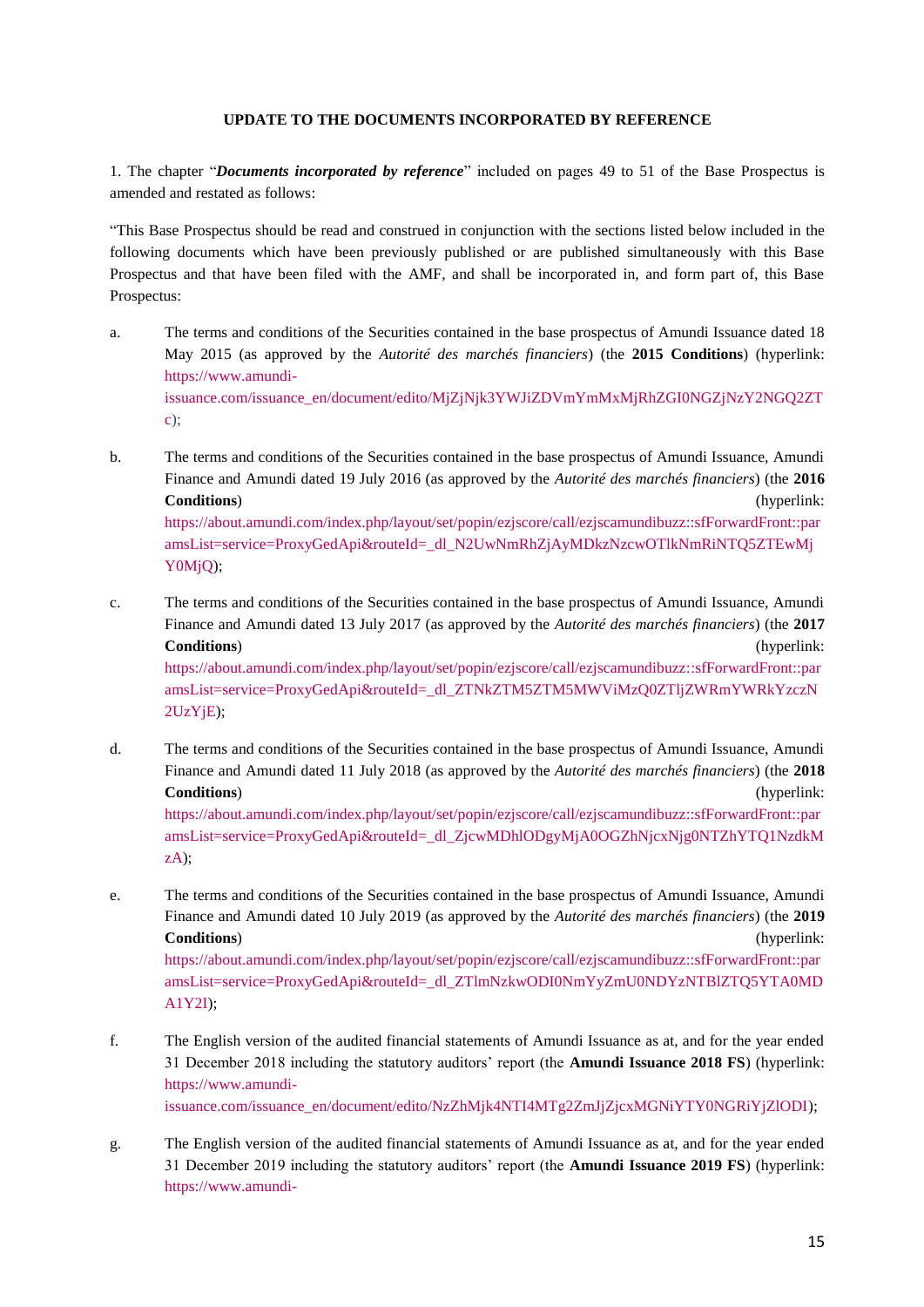[issuance.com/issuance\\_en/document/edito/ZWNiMmY5NzkxOTE3ZDI2YmQxNDFmMjFjMDFhMzFk](https://www.amundi-issuance.com/issuance_en/document/edito/ZWNiMmY5NzkxOTE3ZDI2YmQxNDFmMjFjMDFhMzFkNDQ) [NDQ\)](https://www.amundi-issuance.com/issuance_en/document/edito/ZWNiMmY5NzkxOTE3ZDI2YmQxNDFmMjFjMDFhMzFkNDQ);

- h. The English version of the semestrial financial report of Amundi Issuance as at 30 June 2020 including the statutory auditors' report (the **Amundi Issuance 2020 SFR**) (hyperlink: [https://www.amundi](https://www.amundi-issuance.com/issuance_fr/document/edito/YmEwZWU3ZDE0MmQ0N2FkZDNkZDg1ODA4MThlODJhMTE)[issuance.com/issuance\\_fr/document/edito/YmEwZWU3ZDE0MmQ0N2FkZDNkZDg1ODA4MThlODJh](https://www.amundi-issuance.com/issuance_fr/document/edito/YmEwZWU3ZDE0MmQ0N2FkZDNkZDg1ODA4MThlODJhMTE) [MTE\)](https://www.amundi-issuance.com/issuance_fr/document/edito/YmEwZWU3ZDE0MmQ0N2FkZDNkZDg1ODA4MThlODJhMTE);
- i. The English version of the audited financial statements of Amundi Finance as at, and for the year ended 31 December 2018 including the statutory auditors' report (the **Amundi Finance 2018 FS**) (hyperlink: [https://www.amundi](https://www.amundi-finance.com/document/edito/NTBmNTIxODI1OTY3ODA5YWIyYTAyYWMwMjExNmNkN2I)[finance.com/document/edito/NTBmNTIxODI1OTY3ODA5YWIyYTAyYWMwMjExNmNkN2I\)](https://www.amundi-finance.com/document/edito/NTBmNTIxODI1OTY3ODA5YWIyYTAyYWMwMjExNmNkN2I);
- j. The English version of the audited financial statements of Amundi Finance as at, and for the year ended 31 December 2019 including the statutory auditors' report (the **Amundi Finance 2019 FS**) (hyperlink: [https://www.amundi](https://www.amundi-finance.com/document/edito/NTk1YWNmNjM1ZGE1NjhkMmVmMjI3YTM0NTA2YWQ0N2E)[finance.com/document/edito/NTk1YWNmNjM1ZGE1NjhkMmVmMjI3YTM0NTA2YWQ0N2E\)](https://www.amundi-finance.com/document/edito/NTk1YWNmNjM1ZGE1NjhkMmVmMjI3YTM0NTA2YWQ0N2E);
- k. The English version of the semestrial financial report of Amundi Finance as at 30 June 2020 including the statutory auditors' report (the **Amundi Finance 2020 SFR**) (hyperlink: [https://www.amundi](https://www.amundi-finance.com/amundi_finance_en/document/edito/NjM3NTcxNTMwMmIxYzUyYWNiNzlkMmNlY2M3NDFmYzA)[finance.com/amundi\\_finance\\_en/document/edito/NjM3NTcxNTMwMmIxYzUyYWNiNzlkMmNlY2M3](https://www.amundi-finance.com/amundi_finance_en/document/edito/NjM3NTcxNTMwMmIxYzUyYWNiNzlkMmNlY2M3NDFmYzA) [NDFmYzA\)](https://www.amundi-finance.com/amundi_finance_en/document/edito/NjM3NTcxNTMwMmIxYzUyYWNiNzlkMmNlY2M3NDFmYzA);
- l. The English version of Amundi's *Document de référence* 2018 registered under the AMF number D.19- 288 including the audited consolidated financial statements of Amundi as at, and for the year ended 31 December 2018 and the statutory's joint auditors report other than Chapter 3 (Economic, Social and environmental information), Chapter 8 (General Information), the section entitled "Person Responsible for the Registration Document", the "Cross-reference table" and any reference to a completion letter (*lettre de fin de travaux*) therein (the **Amundi 2018 RD**) (hyperlink: [https://about.amundi.com/corporate2\\_en/ezjscore/call/ezjscamundibuzz::sfForwardFront::paramsList=ser](https://about.amundi.com/corporate2_en/ezjscore/call/ezjscamundibuzz::sfForwardFront::paramsList=service=ProxyGedApi&routeId=_dl_YTY5NTJhMWE5MGJkMTU3MzI0M2IxM2MzYzZjOGU4ZDI) [vice=ProxyGedApi&routeId=\\_dl\\_YTY5NTJhMWE5MGJkMTU3MzI0M2IxM2MzYzZjOGU4ZDI\)](https://about.amundi.com/corporate2_en/ezjscore/call/ezjscamundibuzz::sfForwardFront::paramsList=service=ProxyGedApi&routeId=_dl_YTY5NTJhMWE5MGJkMTU3MzI0M2IxM2MzYzZjOGU4ZDI);
- m. The English version of Amundi's *Document universel de référence* 2019 registered under the AMF number D.20-287 including the audited consolidated financial statements of Amundi as at, and for the year ended 31 December 2019 and the statutory's joint auditors report other than Chapter 3 (Economic, Social and environmental information), Chapter 8 (General Information), the section entitled "Person Responsible for the Registration Document", the "Cross-reference table" and any reference to a completion letter (*lettre de fin de travaux*) therein (the **Amundi 2019 URD**) (hyperlink: [https://about.amundi.com/index.php/layout/set/popin/ezjscore/call/ezjscamundibuzz::sfForwardFront::par](https://about.amundi.com/index.php/layout/set/popin/ezjscore/call/ezjscamundibuzz::sfForwardFront::paramsList=service=ProxyGedApi&routeId=_dl_YTI3NzNmYWIzMjY4OTJjZTBjMDcyZTM2MWY2MzlmYmY) [amsList=service=ProxyGedApi&routeId=\\_dl\\_YTI3NzNmYWIzMjY4OTJjZTBjMDcyZTM2MWY2Mzl](https://about.amundi.com/index.php/layout/set/popin/ezjscore/call/ezjscamundibuzz::sfForwardFront::paramsList=service=ProxyGedApi&routeId=_dl_YTI3NzNmYWIzMjY4OTJjZTBjMDcyZTM2MWY2MzlmYmY) [mYmY\)](https://about.amundi.com/index.php/layout/set/popin/ezjscore/call/ezjscamundibuzz::sfForwardFront::paramsList=service=ProxyGedApi&routeId=_dl_YTI3NzNmYWIzMjY4OTJjZTBjMDcyZTM2MWY2MzlmYmY);
- n. The English version of the semestrial financial report of Amundi as at 30 June 2020 including the statutory auditors' report (the **Amundi 2020 SFR**) (hyperlink: [http://bit.ly/RSF2020Amundi\)](http://bit.ly/RSF2020Amundi),
- **o. The English version of the press release published on 30 October 2020, which announced the third quarter and first nine months of 2020 results of Amundi and the creation of the new subsidiary in partnership with BoC Wealth Management in China, (the Amundi 9M 2020 Results and JV) (hyperlink: https://about.amundi.com/Sites/Amundi-Corporate/Pages/News/2020/2020-9-monthsand-3rd-quarter-Results) and**
- p. **The English version of the press release published on 17 November 2020 which announced the results of the capital increase reserved to employees (the Amundi 17.11.2020 Press Release) (hyperlink:**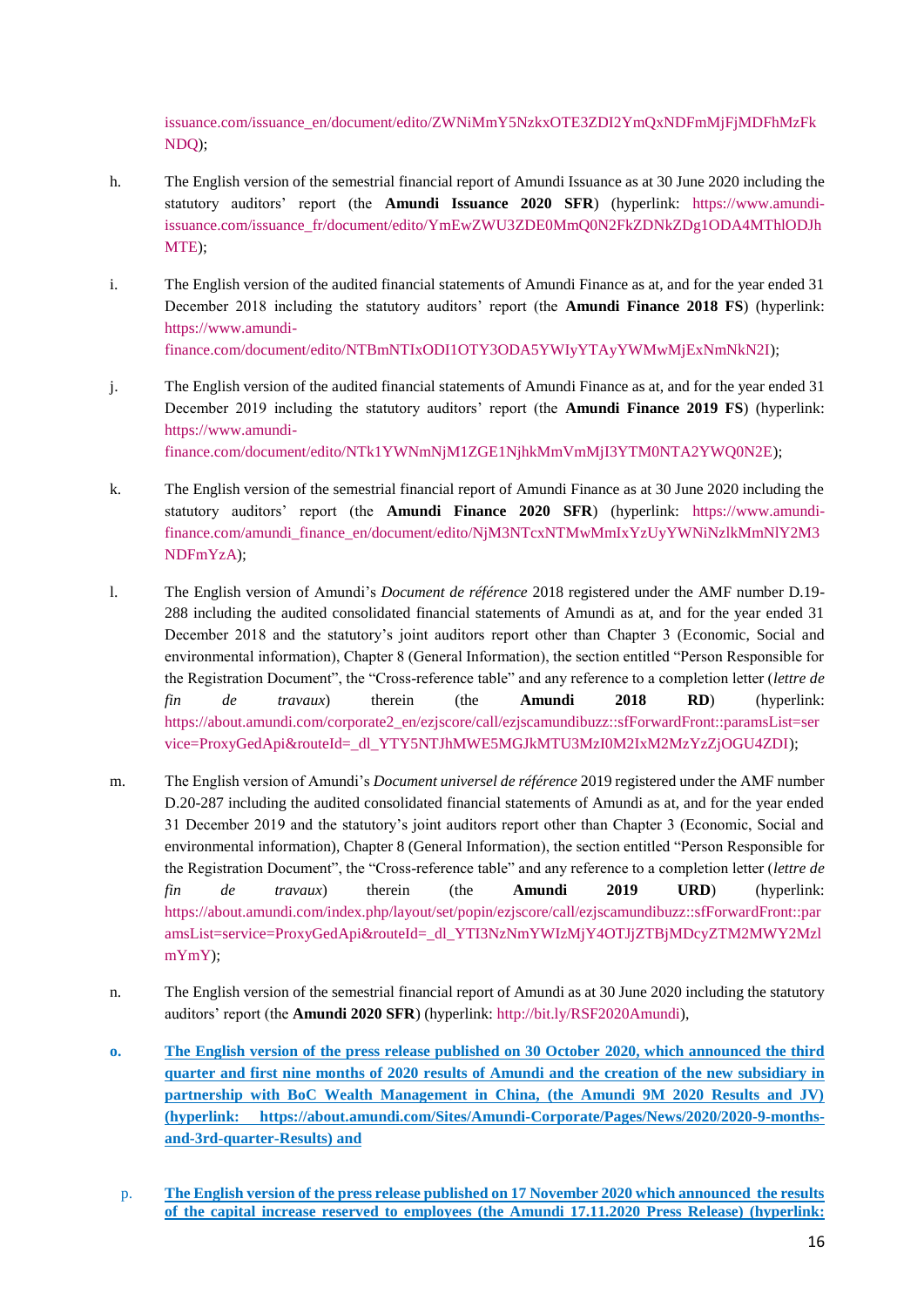# **[https://about.amundi.com/ezjscore/call/ezjscamundibuzz::sfForwardFront::paramsList=service=Pr](https://about.amundi.com/ezjscore/call/ezjscamundibuzz::sfForwardFront::paramsList=service=ProxyGedApi&routeId=_dl_YTAwZGZiZmIyMjU2Nzk1MzFlYTEyOTMzODg1YjczZGE) [oxyGedApi&routeId=\\_dl\\_YTAwZGZiZmIyMjU2Nzk1MzFlYTEyOTMzODg1YjczZGE](https://about.amundi.com/ezjscore/call/ezjscamundibuzz::sfForwardFront::paramsList=service=ProxyGedApi&routeId=_dl_YTAwZGZiZmIyMjU2Nzk1MzFlYTEyOTMzODg1YjczZGE)**)

save that any statement contained herein or in a document which is deemed to be incorporated by reference herein shall be deemed to be modified or superseded for the purpose of this Base Prospectus to the extent that such statement is inconsistent with a statement contained in this Base Prospectus or any supplement to this Base Prospectus.

Where only certain parts of a document are incorporated by reference, the non-incorporated parts are either not relevant for the investor for the purposes of Annex 6 of the Commission Delegated Regulation 2019/980 or covered elsewhere in this Base Prospectus.

For the avoidance of doubt, "Not Applicable" in the cross-reference table below means that the information is not relevant for the purposes of Annex 6 of the Commission Delegated Regulation 2019/980. Items of such Annex 6 of the Commission Delegated Regulation which are not listed in the cross-reference table below are either deemed not relevant for an investor or are otherwise covered elsewhere in this Base Prospectus.

The information incorporated by reference above is available as follows:

| <b>Previous Conditions</b> |                                              |  |  |
|----------------------------|----------------------------------------------|--|--|
| 2015 Conditions            | Pages 72 to 206 of the 2015 Base Prospectus  |  |  |
|                            |                                              |  |  |
| 2016 Conditions            | Pages 87 to 225 of the 2016 Base Prospectus  |  |  |
| 2017 Conditions            | Pages 87 to 253 of the 2017 Base Prospectus  |  |  |
| 2018 Conditions            | Pages 92 to 282 of the 2018 Base Prospectus  |  |  |
| 2019 Conditions            | Pages 120 to 299 of the 2019 Base Prospectus |  |  |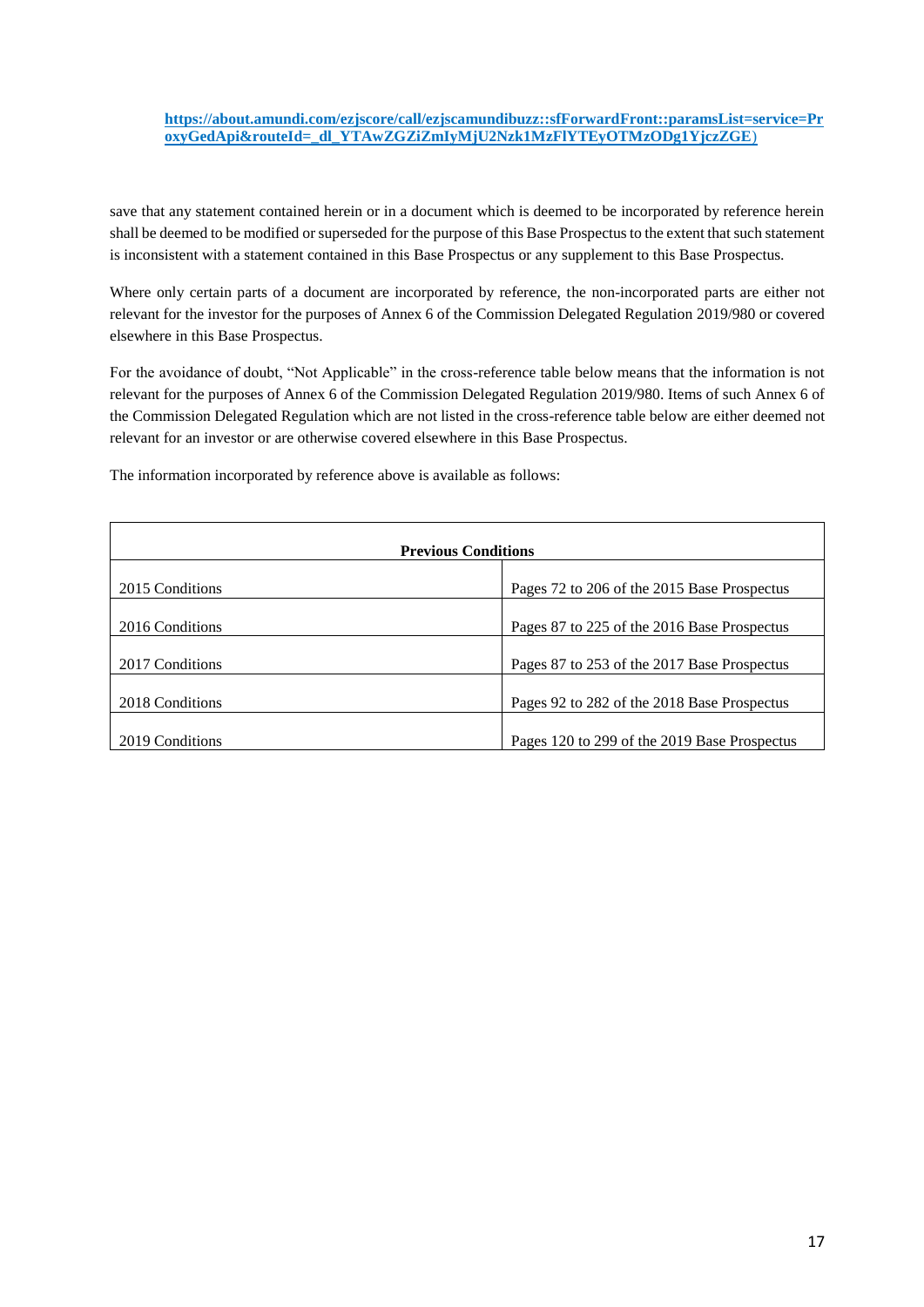# **UPDATE TO THE CROSS-REFERENCE TABLE**

The following consolidated table, which replaces and supersedes the table contained in the Base Prospectus on pages 54 to 60, cross-references the information incorporated by reference in the Base Prospectus, as supplemented, with the main heading required under Annex 6 of the Commission Delegated Regulation (EU) 2019/980 supplementing the Prospectus Regulation11.

|       | <b>AMUNDI</b>                                                                                                                                                                                                                                                                                                                                                                                                                                                                    |                                         |  |
|-------|----------------------------------------------------------------------------------------------------------------------------------------------------------------------------------------------------------------------------------------------------------------------------------------------------------------------------------------------------------------------------------------------------------------------------------------------------------------------------------|-----------------------------------------|--|
|       | Extract of the Annex 6 of the European Regulation (EU) 2019/980                                                                                                                                                                                                                                                                                                                                                                                                                  |                                         |  |
| 4.    | Information about the Issuer/Guarantor                                                                                                                                                                                                                                                                                                                                                                                                                                           |                                         |  |
| 4.1   | History and development of the Issuer/Guarantor:                                                                                                                                                                                                                                                                                                                                                                                                                                 |                                         |  |
| 4.1.1 | the legal and commercial name of the Issuer/Guarantor;                                                                                                                                                                                                                                                                                                                                                                                                                           | Pages 174; 295 of<br>Amundi 2019 URD    |  |
| 4.1.2 | the place of registration of the Issuer/Guarantor, its registration number and<br>legal entity identifier ('LEI');                                                                                                                                                                                                                                                                                                                                                               | Pages 174; 295 of<br>Amundi 2019 URD    |  |
| 4.1.3 | the date of incorporation and the length of life of the issuer, except where the<br>period is indefinite;                                                                                                                                                                                                                                                                                                                                                                        | Page<br>295<br>of<br>Amundi 2019 URD    |  |
| 4.1.4 | The domicile and legal form of the issuer, the legislation under which the issuer<br>operates, its country of incorporation, the address, telephone number of its<br>registered office (or principal place of business if different from its registered<br>office) and website of the issuer, if any, with a disclaimer that the information<br>on the website does not form part of the prospectus unless that information is<br>incorporated by reference into the prospectus; | Pages 174; 295 of<br>Amundi 2019 URD    |  |
| 4.1.5 | Details of any recent events particular to the issuer and which are to a material<br>extent relevant to an evaluation of the issuer's solvency.                                                                                                                                                                                                                                                                                                                                  | N/A                                     |  |
| 4.1.7 | Information on the material changes in the issuer's borrowing and funding<br>structure since the last financial year;                                                                                                                                                                                                                                                                                                                                                            | Pages 144-145 of<br>Amundi 2019 URD     |  |
| 4.1.8 | Description of the expected financing of the issuer's activities                                                                                                                                                                                                                                                                                                                                                                                                                 | Page 22 of Amundi<br>2019 URD           |  |
| 5.    | <b>Business Overview</b>                                                                                                                                                                                                                                                                                                                                                                                                                                                         |                                         |  |
| 5.1   | Principal activities                                                                                                                                                                                                                                                                                                                                                                                                                                                             |                                         |  |
| 5.1.1 | A description of the issuer's principal activities, including:                                                                                                                                                                                                                                                                                                                                                                                                                   | Pages 6-7; 14-19 of<br>Amundi 2019 URD  |  |
|       | (a) the main categories of products sold and/or services performed;                                                                                                                                                                                                                                                                                                                                                                                                              | <b>Amundi 9M 2020</b>                   |  |
|       | (b) an indication of any significant new products or activities;                                                                                                                                                                                                                                                                                                                                                                                                                 | <b>Results and JV</b>                   |  |
|       | (c) the principal markets in which the issuer competes.                                                                                                                                                                                                                                                                                                                                                                                                                          |                                         |  |
| 5.2   | The basis for any statements made by the issuer regarding its competitive<br>position                                                                                                                                                                                                                                                                                                                                                                                            | Pages<br>14-19<br>of<br>Amundi 2019 URD |  |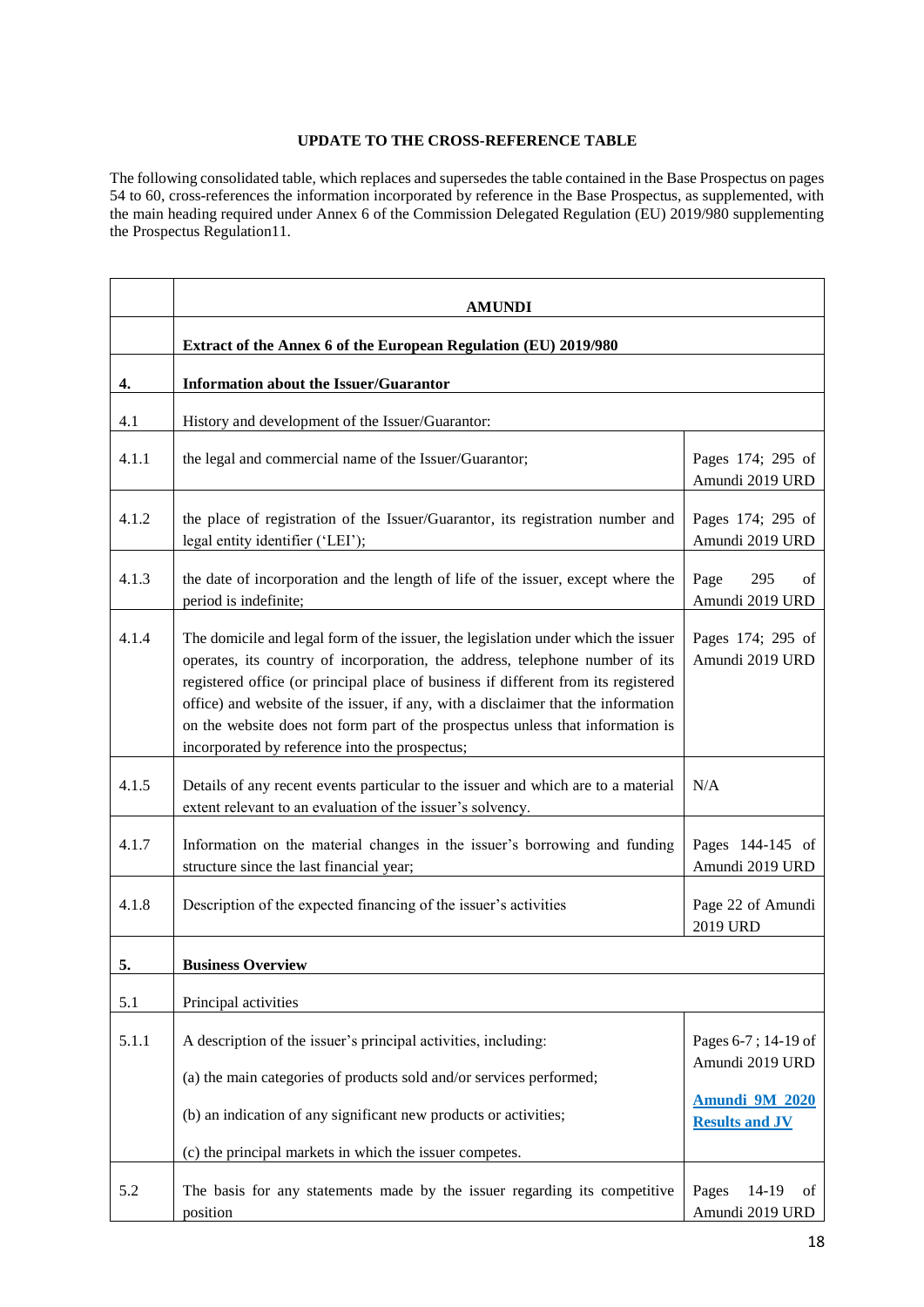| 6.  | <b>Organisational Structure</b>                                                                                                                                                                                                                                                                                                                                                                                                                                                                                                                                                                                                                                                                                                                                                                                                                                                                                                                                                                                                                                                                                                                                                                                       |                                                       |
|-----|-----------------------------------------------------------------------------------------------------------------------------------------------------------------------------------------------------------------------------------------------------------------------------------------------------------------------------------------------------------------------------------------------------------------------------------------------------------------------------------------------------------------------------------------------------------------------------------------------------------------------------------------------------------------------------------------------------------------------------------------------------------------------------------------------------------------------------------------------------------------------------------------------------------------------------------------------------------------------------------------------------------------------------------------------------------------------------------------------------------------------------------------------------------------------------------------------------------------------|-------------------------------------------------------|
| 6.1 | If the issuer is part of a group, a brief description of the group and the issuer's<br>position within the group. This may be in the form of, or accompanied by, a<br>diagram of the organisational structure if this helps to clarify the structure                                                                                                                                                                                                                                                                                                                                                                                                                                                                                                                                                                                                                                                                                                                                                                                                                                                                                                                                                                  | Page 31 of Amundi<br>2019 URD                         |
| 6.2 | If the issuer is dependent upon other entities within the group, this must be<br>clearly stated together with an explanation of this dependence.                                                                                                                                                                                                                                                                                                                                                                                                                                                                                                                                                                                                                                                                                                                                                                                                                                                                                                                                                                                                                                                                      | Pages 31; 228-231;<br>of<br>257<br>Amundi<br>2019 URD |
| 8.  | <b>Profit Forecasts or Estimates</b>                                                                                                                                                                                                                                                                                                                                                                                                                                                                                                                                                                                                                                                                                                                                                                                                                                                                                                                                                                                                                                                                                                                                                                                  |                                                       |
| 8.1 | Where an issuer includes on a voluntary basis a profit forecast or a profit<br>estimate (which is still outstanding and valid), that forecast or estimate included<br>in the registration document must contain the information set out in items 8.2<br>and 8.3. If a profit forecast or profit estimate has been published and is still<br>outstanding, but no longer valid, then provide a statement to that effect and an<br>explanation of why such profit forecast or estimate is no longer valid. Such an<br>invalid forecast or estimate is not subject to the requirements in items 8.2 and<br>8.3.                                                                                                                                                                                                                                                                                                                                                                                                                                                                                                                                                                                                           | N/A                                                   |
| 8.2 | Where an issuer chooses to include a new profit forecast or a new profit estimate,<br>or where the issuer includes a previously published profit forecast or a<br>previously published profit estimate pursuant to item 8.1, the profit forecast or<br>estimate shall be clear and unambiguous and contain a statement setting out the<br>principal assumptions upon which the issuer has based its forecast, or estimate.<br>The forecast or estimate shall comply with the following principles:<br>(a) there must be a clear distinction between assumptions about factors which<br>the members of the administrative, management or supervisory bodies can<br>influence and assumptions about factors which are exclusively outside the<br>influence of the members of the administrative, management or supervisory<br>bodies;<br>(b) the assumptions must be reasonable, readily understandable by investors,<br>specific and precise and not relate to the general accuracy of the estimates<br>underlying the forecast; and<br>(c) In the case of a forecast, the assumptions shall draw the investor's attention<br>to those uncertain factors which could materially change the outcome of the<br>forecast. | N/A                                                   |
| 8.3 | The prospectus shall include a statement that the profit forecast or estimate has<br>been compiled and prepared on a basis which is both:                                                                                                                                                                                                                                                                                                                                                                                                                                                                                                                                                                                                                                                                                                                                                                                                                                                                                                                                                                                                                                                                             | N/A                                                   |
|     | (a) comparable with the historical financial information;                                                                                                                                                                                                                                                                                                                                                                                                                                                                                                                                                                                                                                                                                                                                                                                                                                                                                                                                                                                                                                                                                                                                                             |                                                       |
|     | (b) consistent with the issuer's accounting policies.                                                                                                                                                                                                                                                                                                                                                                                                                                                                                                                                                                                                                                                                                                                                                                                                                                                                                                                                                                                                                                                                                                                                                                 |                                                       |
| 9.  | <b>Administrative, Management, And Supervisory Bodies</b>                                                                                                                                                                                                                                                                                                                                                                                                                                                                                                                                                                                                                                                                                                                                                                                                                                                                                                                                                                                                                                                                                                                                                             |                                                       |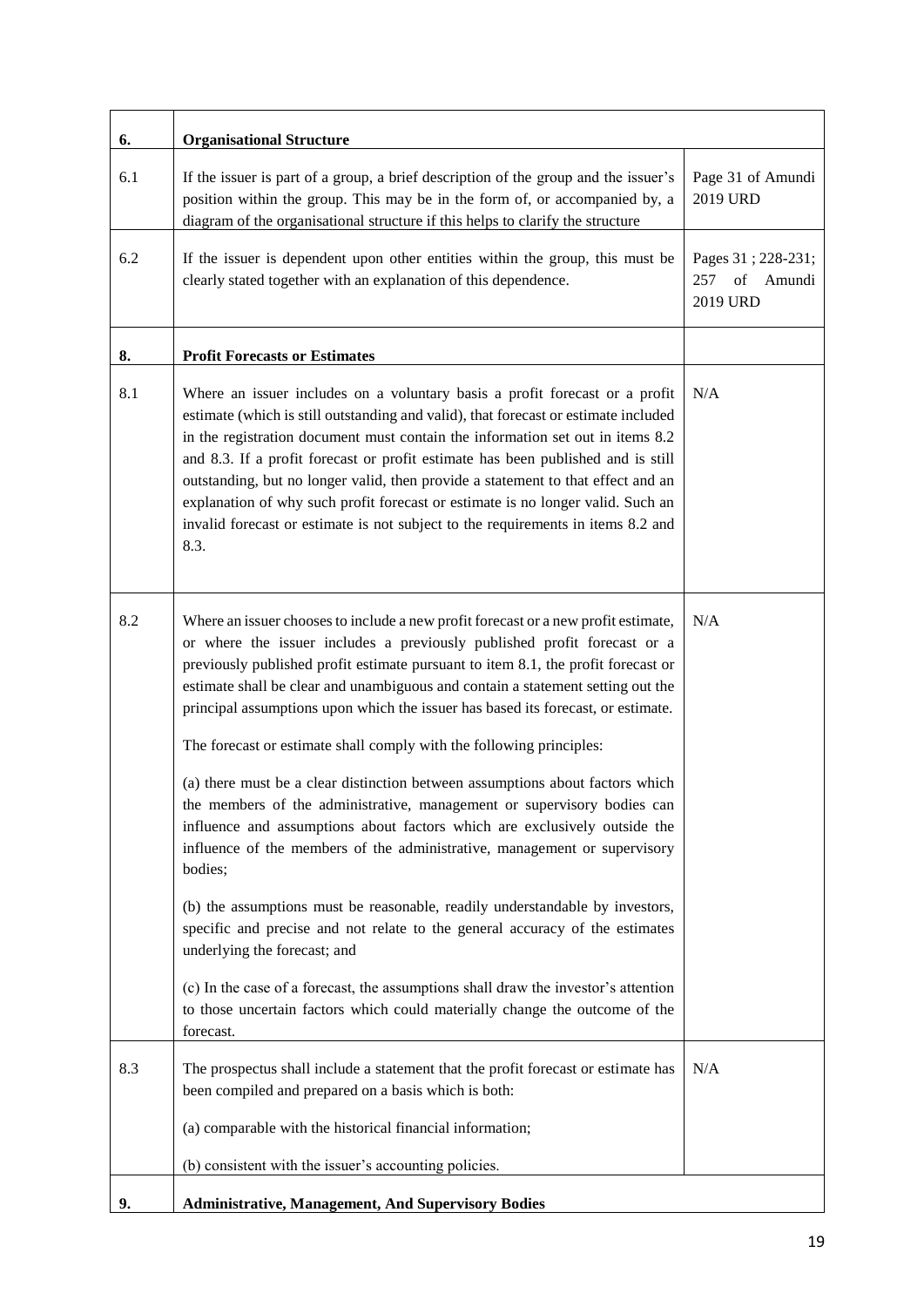| 9.1    | Names, business addresses and functions within the issuer of the following<br>persons and an indication of the principal activities performed by them outside<br>of that issuer where these are significant with respect to that issuer:<br>(a) members of the administrative, management or supervisory bodies;<br>(b) partners with unlimited liability, in the case of a limited partnership with a<br>share capital. | Pages 34; 37-68 of<br>Amundi 2019 URD                                                                 |
|--------|--------------------------------------------------------------------------------------------------------------------------------------------------------------------------------------------------------------------------------------------------------------------------------------------------------------------------------------------------------------------------------------------------------------------------|-------------------------------------------------------------------------------------------------------|
| 9.2    | Administrative, Management, and Supervisory bodies conflicts of interests.<br>Potential conflicts of interests between any duties to the issuer, of the persons<br>referred to in item 9.1, and their private interests and or other duties must be<br>clearly stated. In the event that there are no such conflicts, a statement to that<br>effect must be made.                                                        | 58-59<br>Pages<br>οf<br>Amundi 2019 URD                                                               |
| 10.    | <b>Major Shareholders</b>                                                                                                                                                                                                                                                                                                                                                                                                |                                                                                                       |
| 10.1   | To the extent known to the issuer, state whether the issuer is directly or indirectly<br>owned or controlled and by whom and describe the nature of such control and<br>describe the measures in place to ensure that such control is not abused.                                                                                                                                                                        | Pages 23-24; 174;<br>245 of Amundi<br>2019 URD<br><b>Amundi</b> 17.11.20<br><b>Press Release</b>      |
| 10.2   | A description of any arrangements, known to the issuer, the operation of which<br>may at a subsequent date result in a change in control of the issuer.                                                                                                                                                                                                                                                                  | Pages<br>$23 - 24$<br>οf<br>Amundi 2019 URD                                                           |
| 11.    | Financial Information concerning the Issuer/Guarantor's assets and liabilities, financial position<br>and profits and losses                                                                                                                                                                                                                                                                                             |                                                                                                       |
| 11.1   | Historical Financial Information                                                                                                                                                                                                                                                                                                                                                                                         |                                                                                                       |
| 11.1.1 | Audited historical financial information covering the latest two financial years<br>(or such shorter period as the issuer has been in operation) and the audit report<br>in respect of each year.                                                                                                                                                                                                                        | Pages<br>161-230<br>231-270 of Amundi<br>2018 RD<br>Pages<br>173-237<br>239-277 of Amundi<br>2019 URD |
| 11.1.3 | <b>Accounting Standards</b><br>The financial information must be prepared according to International Financial<br>Reporting Standards as endorsed in the Union based on Regulation (EC) No<br>1606/2002.                                                                                                                                                                                                                 | Pages<br>175-190;<br>238-244 of Amundi<br>2018 RD                                                     |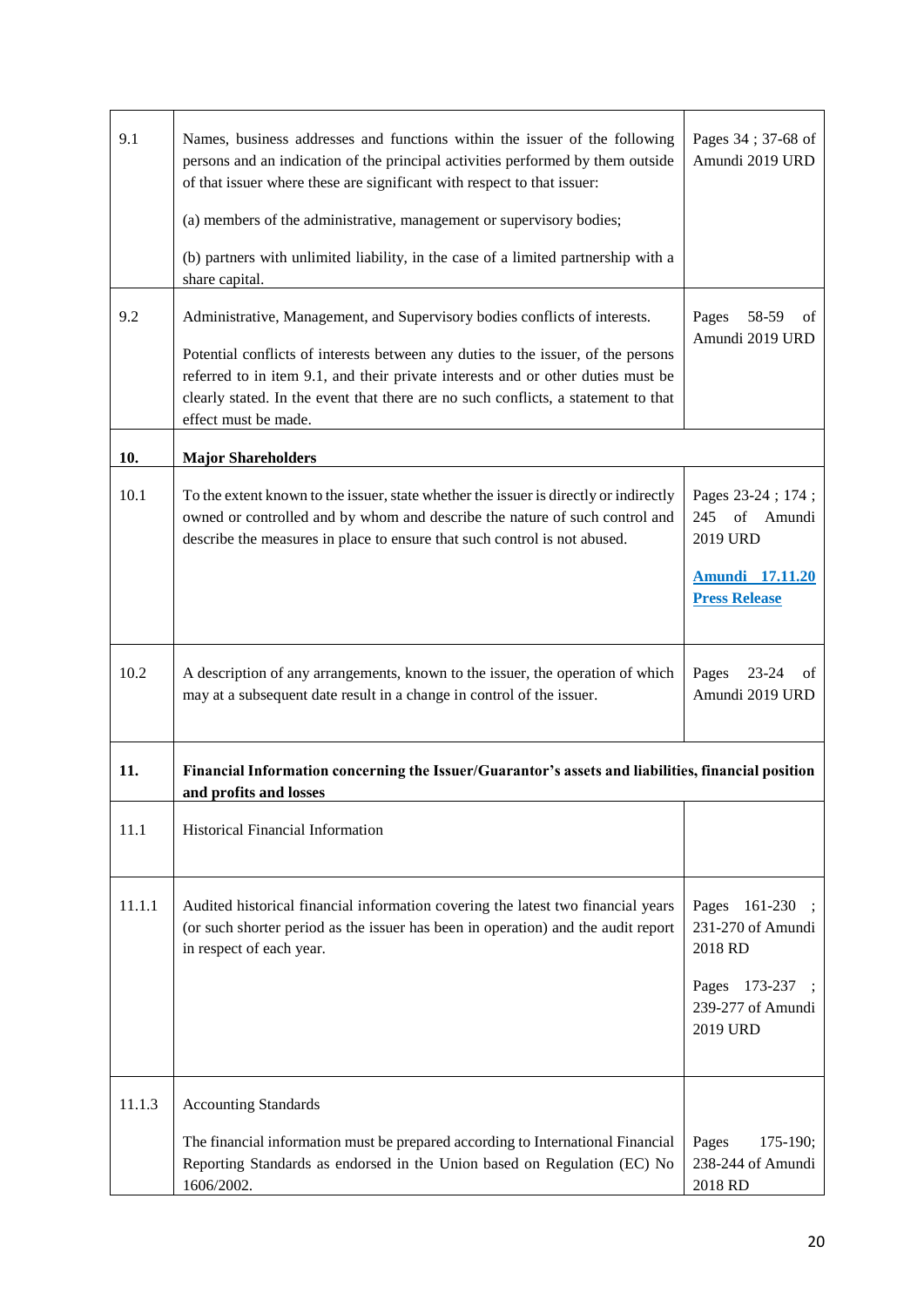|        | If Regulation (EC) No 1606/2002 is not applicable, the financial information<br>must be prepared in accordance with either:<br>(a) a Member State's national accounting standards for issuers from the EEA,<br>as required by the Directive 2013/34/EU;<br>(b) a third country's national accounting standards equivalent to Regulation<br>(EC) No 1606/2002 for third country issuers. If such third country's national<br>accounting standards are not equivalent to Regulation (EC) No 1606/2002, the<br>financial statements shall be restated in compliance with that Regulation. | Pages<br>182-<br>199;<br>246-250 of<br>Amundi 2019 URD                                                       |
|--------|----------------------------------------------------------------------------------------------------------------------------------------------------------------------------------------------------------------------------------------------------------------------------------------------------------------------------------------------------------------------------------------------------------------------------------------------------------------------------------------------------------------------------------------------------------------------------------------|--------------------------------------------------------------------------------------------------------------|
| 11.1.5 | Where the audited financial information is prepared according to national<br>accounting standards, the financial information required under this heading must<br>include at least the following:                                                                                                                                                                                                                                                                                                                                                                                       |                                                                                                              |
|        | (a) the balance sheet;                                                                                                                                                                                                                                                                                                                                                                                                                                                                                                                                                                 | Pages 165 and 232-<br>$233$ of<br>Amundi<br>2018 RD<br>Pages 177 and 240-<br>241<br>of<br>Amundi<br>2019 URD |
|        | (b) the income statement;                                                                                                                                                                                                                                                                                                                                                                                                                                                                                                                                                              | Pages 163-164 and<br>234<br>of<br>Amundi<br>2018 RD<br>Pages 175-176 and<br>of<br>242<br>Amundi<br>2019 URD  |
|        | (c) the cash flow statement;                                                                                                                                                                                                                                                                                                                                                                                                                                                                                                                                                           | 168<br>Page<br>of<br>Amundi 2018 RD<br>Page<br>180<br>of<br>Amundi 2019 URD                                  |
|        | (d) the accounting policies and explanatory notes.                                                                                                                                                                                                                                                                                                                                                                                                                                                                                                                                     | Pages 175-225 and<br>236-265 of Amundi<br>2018 RD<br>Pages 181-233 and<br>243-274 of Amundi<br>2019 URD      |
| 11.1.6 | Consolidated financial statements                                                                                                                                                                                                                                                                                                                                                                                                                                                                                                                                                      | Pages 161-225 and<br>231-265 of Amundi<br>2018 RD                                                            |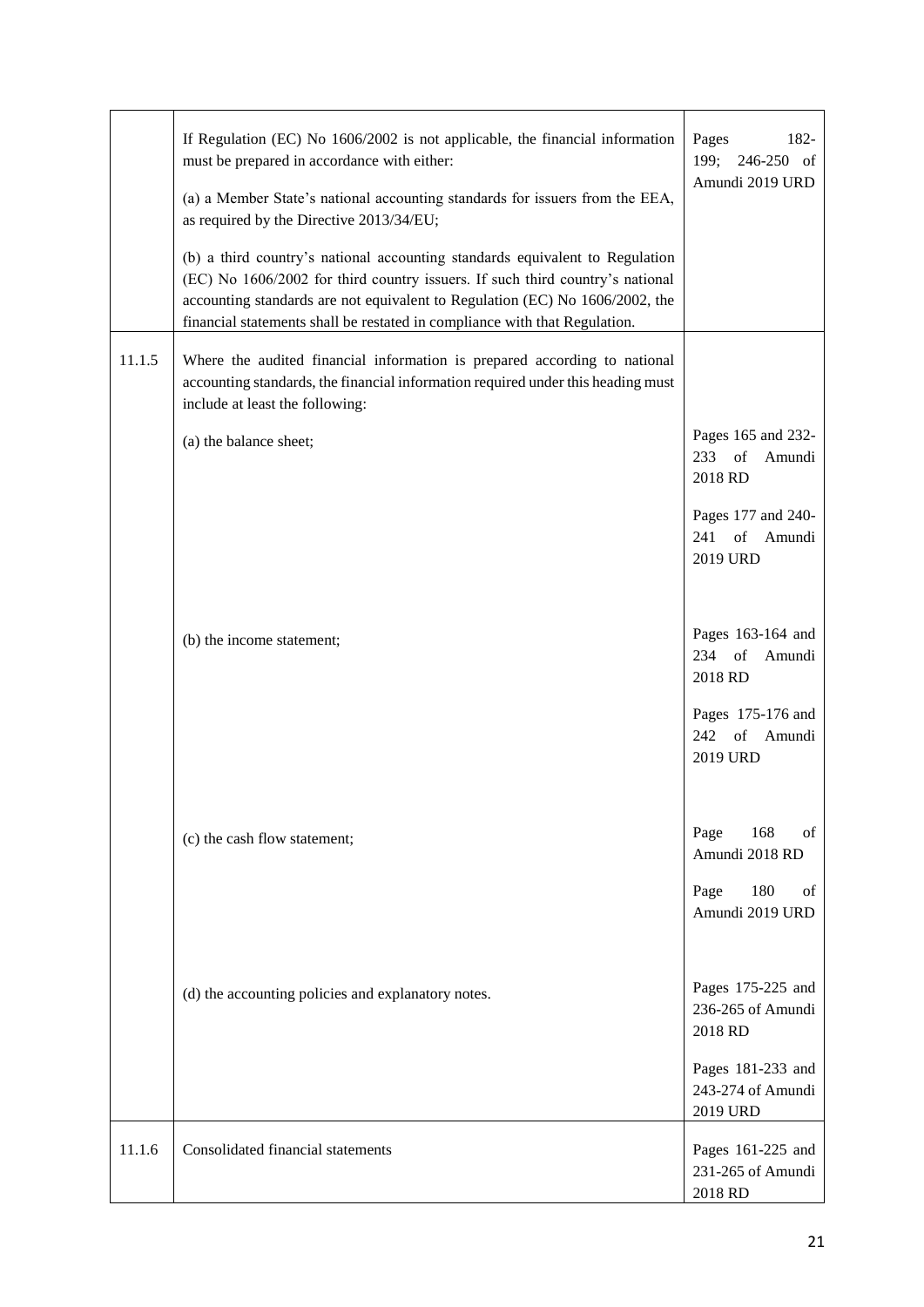|        | If the issuer prepares both stand-alone and consolidated financial statements,<br>include at least the consolidated financial statements in the registration<br>document.                                                                                                                                                                                                                                                                                    | Pages 173-233 and<br>239-275 of Amundi<br>2019 URD                                                    |
|--------|--------------------------------------------------------------------------------------------------------------------------------------------------------------------------------------------------------------------------------------------------------------------------------------------------------------------------------------------------------------------------------------------------------------------------------------------------------------|-------------------------------------------------------------------------------------------------------|
| 11.1.7 | Age of latest financial information<br>The balance sheet date of the last year of audited financial information<br>statements may not be older than 18 months from the date of the registration<br>document.                                                                                                                                                                                                                                                 | Pages 161 and 231<br>of Amundi 2018<br><b>RD</b><br>Pages 173 and 239<br>of Amundi 2019<br><b>URD</b> |
| 11.2   | Interim and other financial information                                                                                                                                                                                                                                                                                                                                                                                                                      |                                                                                                       |
| 11.2.1 | If the issuer has published quarterly or half-yearly financial information since the<br>date of its last audited financial statements, these must be included in the<br>registration document. If the quarterly or half-yearly financial information has<br>been reviewed or audited, the audit or review report must also be included. If the<br>quarterly or half-yearly financial information is not audited or has not been<br>reviewed state that fact. | Pages 19-61<br>of<br>Amundi 2020 SFR<br><b>Amundi 9M 2020</b><br><b>Results and JV</b>                |
|        | If the registration document is dated more than nine months after the date of the<br>last audited financial statements, it must contain interim financial information,<br>which may be unaudited (in which case that fact must be stated) covering at least<br>the first six months of the financial year.                                                                                                                                                   |                                                                                                       |
|        | Interim financial information prepared in accordance with either the<br>requirements of the Directive 2013/34/EU or Regulation (EC) No 1606/2002 as<br>the case may be.                                                                                                                                                                                                                                                                                      |                                                                                                       |
|        | For issuers not subject to either Directive 2013/34/EU or Regulation (EC) No<br>1606/2002, the interim financial information must include comparative<br>statements for the same period in the prior financial year, except that the<br>requirement for comparative balance sheet information may be satisfied by<br>presenting the year's end balance sheet.                                                                                                |                                                                                                       |
| 11.3   | Auditing of historical annual financial information                                                                                                                                                                                                                                                                                                                                                                                                          |                                                                                                       |
| 11.3.1 | The historical annual financial information must be independently audited. The<br>audit report shall be prepared in accordance with the Directive 2014/56/EU and<br>Regulation (EU) No 537/2014.                                                                                                                                                                                                                                                             | Pages 226-230 and<br>266-270<br>of<br>the<br>Amundi 2018 RD                                           |
|        | Where Directive 2014/56/EU and Regulation (EU) No 537/2014 do not apply:<br>(a) the historical financial information must be audited or reported on as to<br>whether or not, for the purposes of the registration document, it gives a true and<br>fair view in accordance with auditing standards applicable in a Member State or<br>an equivalent standard.<br>(b) if audit reports on the historical financial information contain qualifications,        | Pages 234-237 and<br>275-277<br>of<br>the<br>Amundi<br>2019<br><b>URD</b>                             |
|        | modifications of opinion, disclaimers or an emphasis of matter, such                                                                                                                                                                                                                                                                                                                                                                                         |                                                                                                       |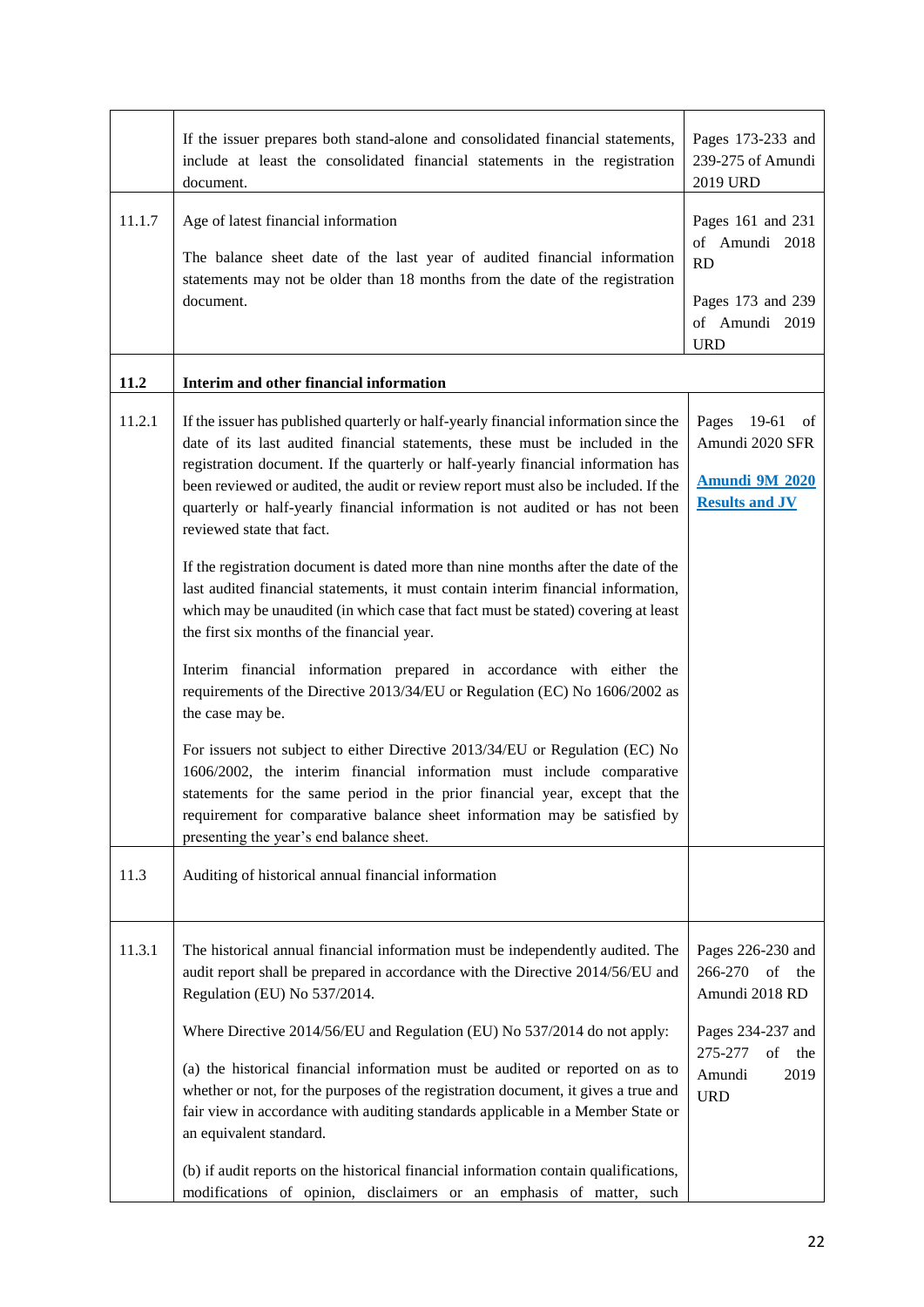|      | qualifications, modifications, disclaimers or emphasis of matter must be<br>reproduced in full and the reasons given.                                                                                                                                                                                                                                                                                                                                         |                                                                                                                                        |
|------|---------------------------------------------------------------------------------------------------------------------------------------------------------------------------------------------------------------------------------------------------------------------------------------------------------------------------------------------------------------------------------------------------------------------------------------------------------------|----------------------------------------------------------------------------------------------------------------------------------------|
| 11.4 | Legal and arbitration proceedings<br>Information on any governmental, legal or arbitration proceedings (including any<br>such proceedings which are pending or threatened of which the issuer is aware),<br>during a period covering at least the previous 12 months which may have, or<br>have had in the recent past significant effects on the issuer and/or group's<br>financial position or profitability, or provide an appropriate negative statement. | Pages<br>$153 - 154$ ;<br>215 and 263 of<br>Amundi<br>2019<br><b>URD</b>                                                               |
| 12.  | Additional information                                                                                                                                                                                                                                                                                                                                                                                                                                        |                                                                                                                                        |
| 12.1 | Share capital<br>The amount of the issued capital, the number and classes of the shares of which<br>it is composed with details of their principal characteristics, the part of the issued<br>capital still to be paid up with an indication of the number, or total nominal value<br>and the type of the shares not yet fully paid up, broken down where applicable<br>according to the extent to which they have been paid up.                              | Pages 24-25; 215<br>266 of the<br>and<br>Amundi<br>2019<br><b>URD</b><br><b>Amundi</b><br>17.11.2020<br><b>Press</b><br><b>Release</b> |

# *N/A: not applicable.*

Information contained in the documents incorporated by reference other than information listed in the tables above is for information purposes only.

Each of the documents incorporated by reference in (a) to (m) will only be made available by the relevant Issuer or Guarantor (if applicable) to which such document relates. In addition, copies of any documents incorporated by reference will, along with this Base Prospectus, be available for viewing via the website of the Issuers [\(www.amundi](http://www.amundi-issuance.com/)[issuance.com;](http://www.amundi-issuance.com/) [www.amundi-finance.com;](http://www.amundi-finance.com/) [www.amundi.com\)](http://www.amundi.com/).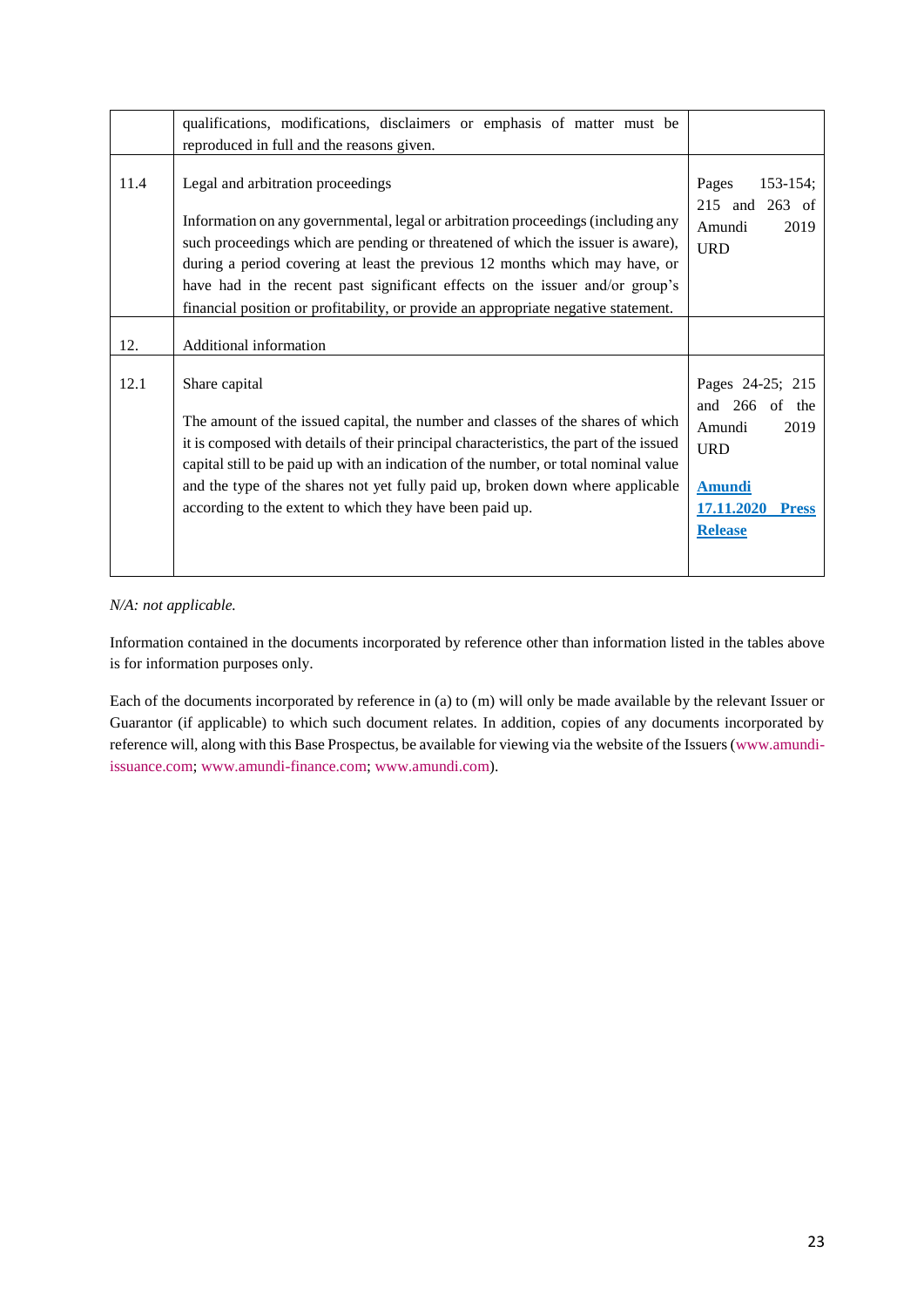### **UPDATE TO GENERAL INFORMATION**

<span id="page-23-0"></span>The third paragraph "*Significant Change*" in relation to Amundi of the Section "*General Information*" under the heading 6 on page 533 of the Base Prospectus is amended and restated as follows:

6. Significant Change

Except as disclosed in section "Risks Factors relating to Amundi" mentioning the Covid-19, there has been no significant change in the financial position or performance of Amundi since 30 September 2020.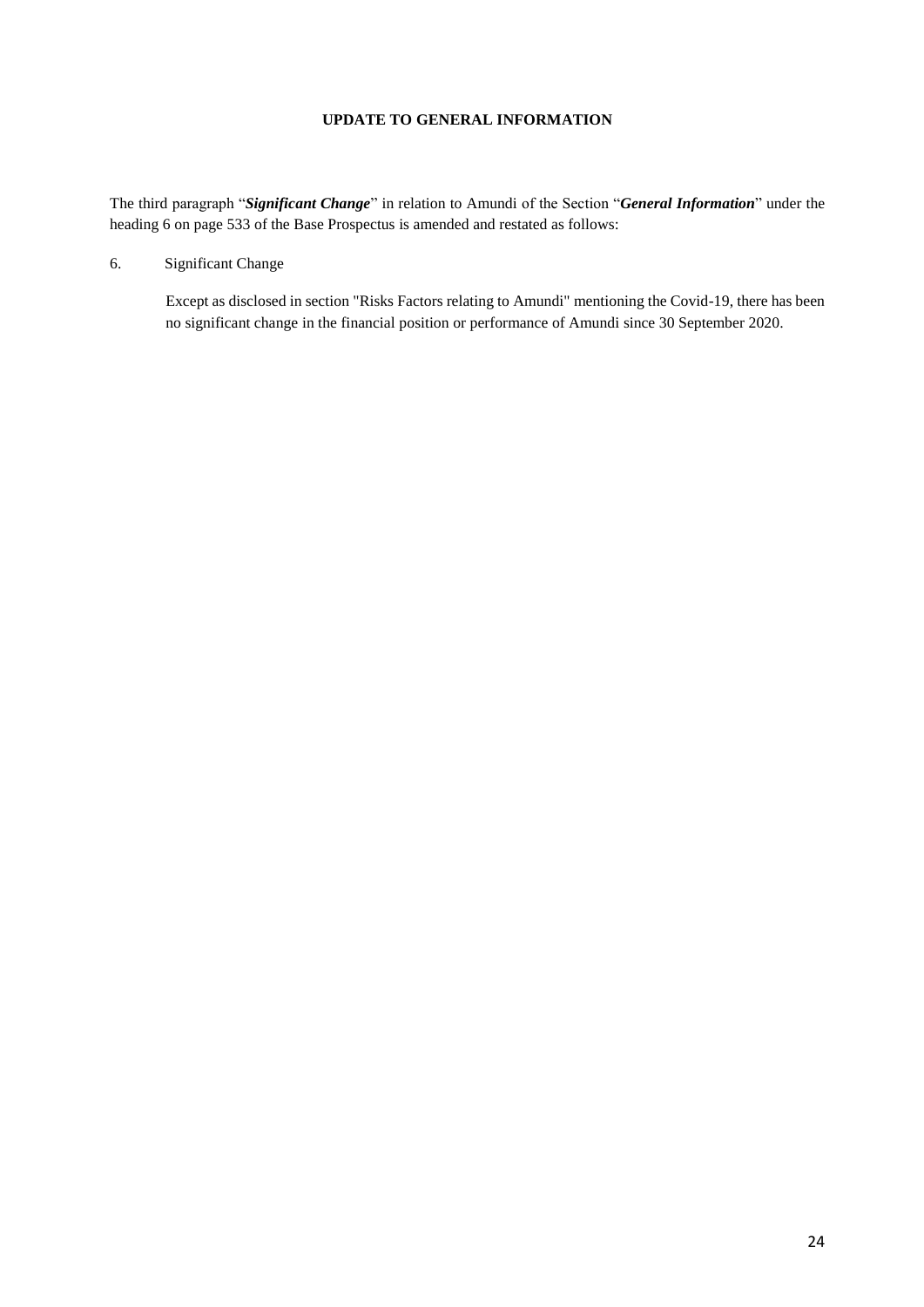# **PERSON RESPONSIBLE FOR THE INFORMATION GIVEN IN THE FIRST SUPPLEMENT**

#### <span id="page-24-0"></span>**In the name of Amundi Issuance**

To the best knowledge of Amundi Issuance, the information contained in this First Supplement in relation to Amundi Issuance is in accordance with the facts and contains no omission likely to affect its import.

#### **Amundi Issuance**

90, boulevard Pasteur, 75015 Paris, France

Represented by Mr Issiaka BERETE Chief Executive Officer of Amundi Issuance

Executed in Paris on 23 November 2020

# **In the name of Amundi Finance**

To the best knowledge of Amundi Finance, the information contained in this First Supplement in relation to Amundi Finance is in accordance with the facts and contains no omission likely to affect its import.

### **Amundi Finance**

90, boulevard Pasteur, 75015 Paris, France

Represented by Mr Olivier GUILBAULT Chief Executive Officer of Amundi Finance

Executed in Paris on 23 November 2020

# **In the name of Amundi**

To the best knowledge of Amundi, the information contained in this First Supplement is in accordance with the facts and contains no omission likely to affect its import.

**Amundi** 

91-93, boulevard Pasteur, 75015 Paris, France

Represented by Mr Bernard De Wit Deputy Chief Executive Officer, Control and Business Monitoring

Executed in Paris on 23 November 2020